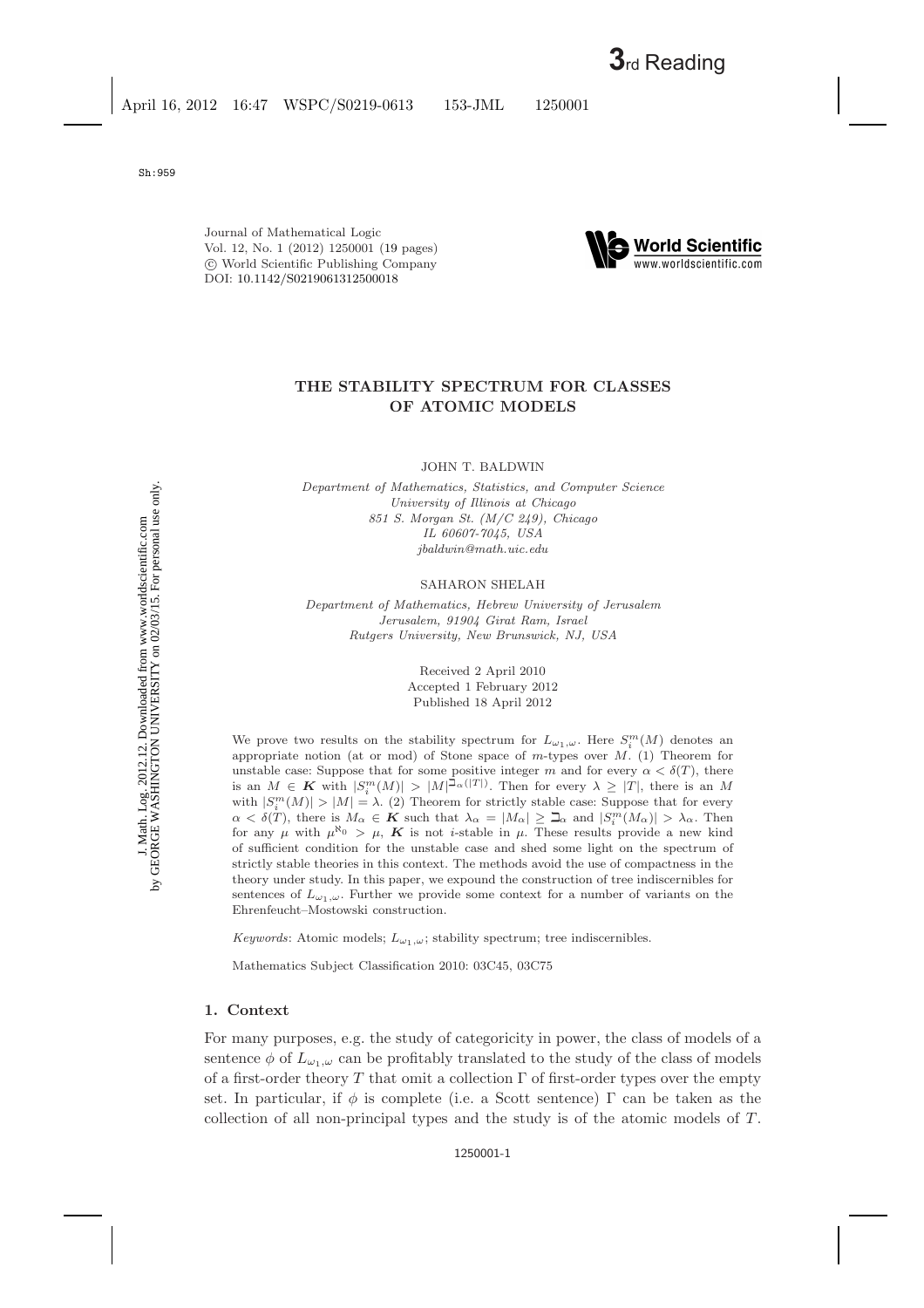This translation dates from the 1960s; it is described in detail in [\[2,](#page-17-1) Chap. 6]. The study of finite diagrams (see below) is equivalent to studying sentences of  $L_{\omega_1,\omega}$ ; the study of atomic models of a first-order theory is equivalent to studying *complete* sentences of  $L_{\omega_1,\omega}$ .

The stability hierarchy provides a crucial tool for first-order model theory. The second author [\[22\]](#page-18-0) and Keisler [\[10\]](#page-17-2) show the function  $f_T(\lambda) = \sup\{|S(M)| : |M| =$  $\lambda, M \models T$  has essentially only six possible behaviors (four under GCH). In [\[18\]](#page-17-3), the second author establishes a similar result for *homogeneous* finite diagrams. The homogeneity assumption is tantamount to assuming amalgamation over all sets. This is a strong hypothesis that is avoided in the second author's further investigation of categoricity in  $L_{\omega_1,\omega}$  (see [\[23,](#page-18-1) [24\]](#page-18-2)), which is expounded as Part IV of [\[2\]](#page-17-1). Important examples, due to Marcus and Zilber, which do not satisfy the homogeneity hypothesis are also described in [\[2\]](#page-17-1). As we explain below, this investigation begins by identifying the appropriate notion of type over a set (and thus of  $ω$ -stability). The second author [\[2,](#page-17-1) [23\]](#page-18-1) showed that  $ω$ -stability implies stability in all powers. And assuming  $2^{\aleph_0} < 2^{\aleph_1}$ ,  $\omega$ -stability was deduced from  $\aleph_1$ -categoricity. But further questions concerning the stability hierarchy for this notion of type for arbitrary sentences of  $L_{\omega_1,\omega}$  had not been investigated. We do so now.

**Remark 1.1.** In fact our results hold for *arbitrary finite diagrams*, the class of models of first-order theory that omit a given set of types over the empty set. Thus they generalize some of the results of [\[18\]](#page-17-3). But our results are by no means as complete as in homogeneous case. We have chosen to formulate the results for atomic classes because of the connection with the strong results of [\[23,](#page-18-1) [24\]](#page-18-2). But we are using only the property that atomic classes are defined by omitting all non-principal types over the empty set. We do not in this paper use the stronger properties of atomic classes exploited in the arguments of [\[23,](#page-18-1) [24\]](#page-18-2).

There are (at least) two *a priori* reasonable notions of Stone space for studying atomic models of a first-order theory. (As noted, we could more generally replace "atomic" by "finite diagram".) Recall that for a first-order theory  $T$  (with a monster model M) A ⊂ M is an *atomic set* if each finite sequence from A realizes a principal type over the empty set. An atomic set is an *atomic model* if it is also a model of the theory  $T$ .

**Definition 1.2.** Let **K** be the class of atomic models of a complete first-order theory.

- (1) Let A be an atomic set;  $S_{at}(A)$  is the collection of  $p \in S(A)$  such that if  $a \in \mathbb{M}$ realizes p, then A*a* is atomic.
- (2) Let A be an atomic set;  $S_{\text{mod}}(A)$  is the collection of  $p \in S(A)$  such that p is realized in some  $M \in \mathbf{K}$  with  $A \subseteq M$ .

In [\[2\]](#page-17-1) we wrote  $S^*$  for the notion called  $S_{\text{mod}}$  here. The latter notation is more evocative. We will simultaneously develop the results for both notions of Stone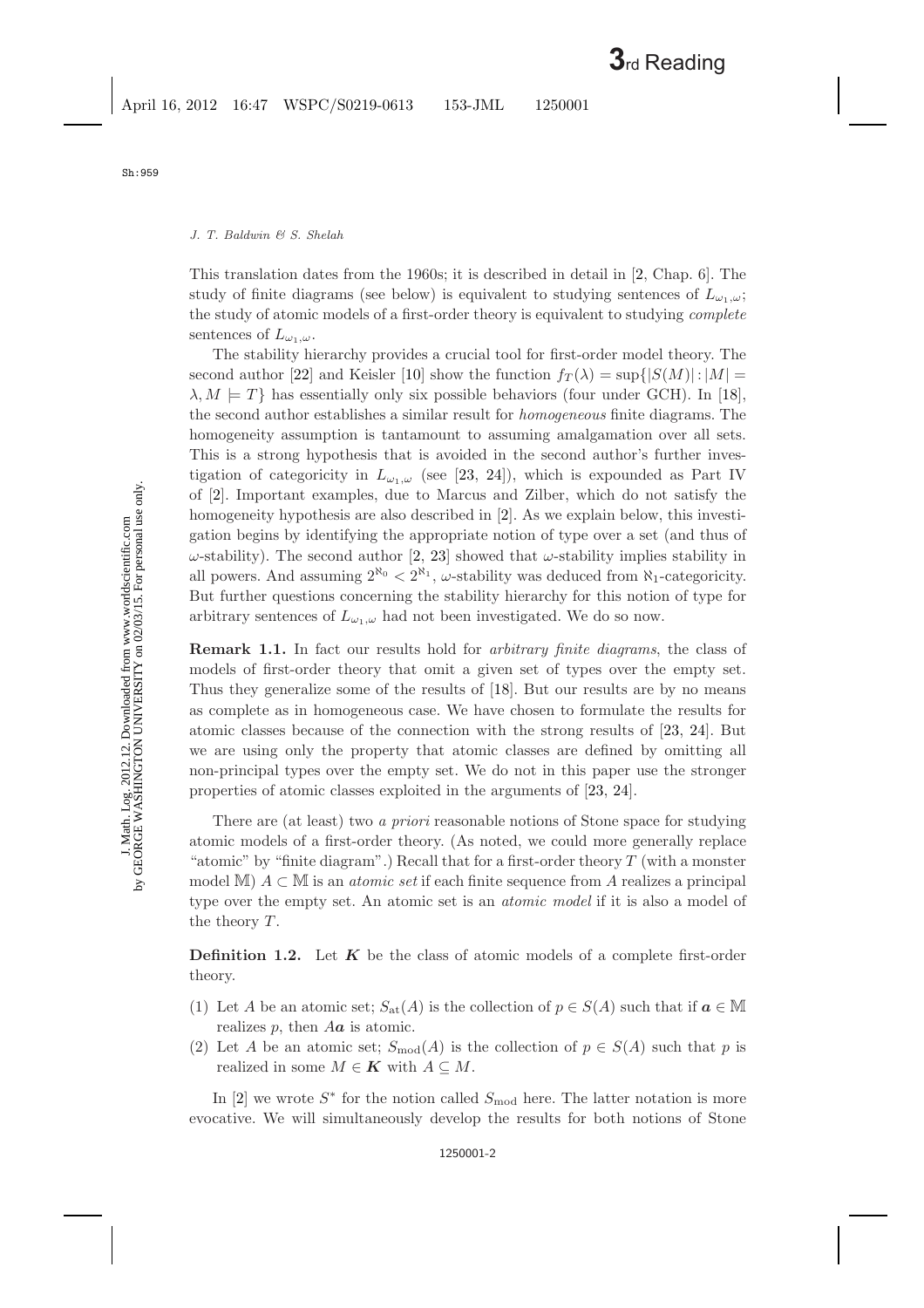space and indicate the changes required to deal with the two cases. We will write  $S_i(M)$  where i can be either at or mod.

We sometimes write |T| for  $|\tau|$  where  $\tau$  is the vocabulary of T.  $K = K_T$  is the class of atomic models of T. We write  $H = H(\mu)$  for the Hanf number for atomic models of all theories with  $|T| = \mu$ . From [\[22\]](#page-18-3) H equals  $\beth_{\delta(T)}$ , where  $\delta(T)$ , the well-ordering number of the class of models of a theory T omitting a family of types, is defined in [\[22,](#page-18-3) VII. 5]. It is also shown there that if  $T$  is countable, then H evaluates as  $\mathcal{L}_{\omega_1}$  while for uncountable  $T H = \mathcal{L}_{(2|T|)+}$ . Fix  $\mu_\alpha = \mathcal{L}_{\alpha}(|T|)$ .

**Remark 1.3.** In [\[18\]](#page-17-4), the second author's definition of stability makes a stronger requirement; it implies *by definition* the existence of homogeneous models in certain cardinals. We do not make that assumption here so we are considering a larger class of theories.

**Definition 1.4.** (1) *K* is *i*-stable in  $\lambda$  (for  $i = at$  or mod) if for every  $m < \omega$ , and  $M \in \mathbf{K}$  with  $|M| = \lambda$ ,  $|S_i^m(M)| = \lambda$ .

- (2) Stability classes. For either  $i = at$  or mod,
	- (a) **K** is *i*-stable if it is *i*-stable in some  $\lambda$ .
	- (b) **K** is *i*-superstable if it is *i*-stable in all  $\lambda \geq H$ .
	- (c)  $\boldsymbol{K}$  is strictly *i*-stable if it is *i*-stable but not *i*-superstable.

For any M,  $S_{\text{at}}(M)$  contains  $S_{\text{mod}}(M)$  so at-stability in  $\lambda$  implies mod-stability in  $\lambda$ . Thus for both notions  $\omega$ -stability implies stability in all powers by results of [\[23,](#page-18-4) [24\]](#page-18-5), expounded in [\[2\]](#page-17-5).

We prove theorem for unstable case in Sec. [2](#page-2-0) and theorem for strictly stable case in Sec. [3.](#page-7-0) The proof of the latter uses an application of omitting types in Ehrenfeucht–Mostowski models generated by trees of the form  $\langle \omega \rangle$ . This is by no means new technology but we were not able to locate an explicit statement of the result, so we include a proof in Sec. [4.](#page-12-0)

# <span id="page-2-0"></span>**2. Unstable** *K*

We first show that if there are cardinals  $\lambda_{\alpha}$  in which **K** is "sufficiently unstable", then  $K$  is not stable in any cardinal. This is a partial response to the following question.

**Question 2.1.** Must an atomic class that is unstable in all  $\lambda$  have the order property?

**Definition 2.2.** A class of atomic models has *the order property* if in large enough models M in the class there is some first-order  $\phi$ :

$$
M \models (\phi(\mathbf{c}_t, \mathbf{a}_s) \equiv \phi(\mathbf{c}_t, \mathbf{b}_s)) \text{ if and only if } s <_I t.
$$

and the set  $\{\mathbf{c}_t : t \in I\}$  is an atomic set.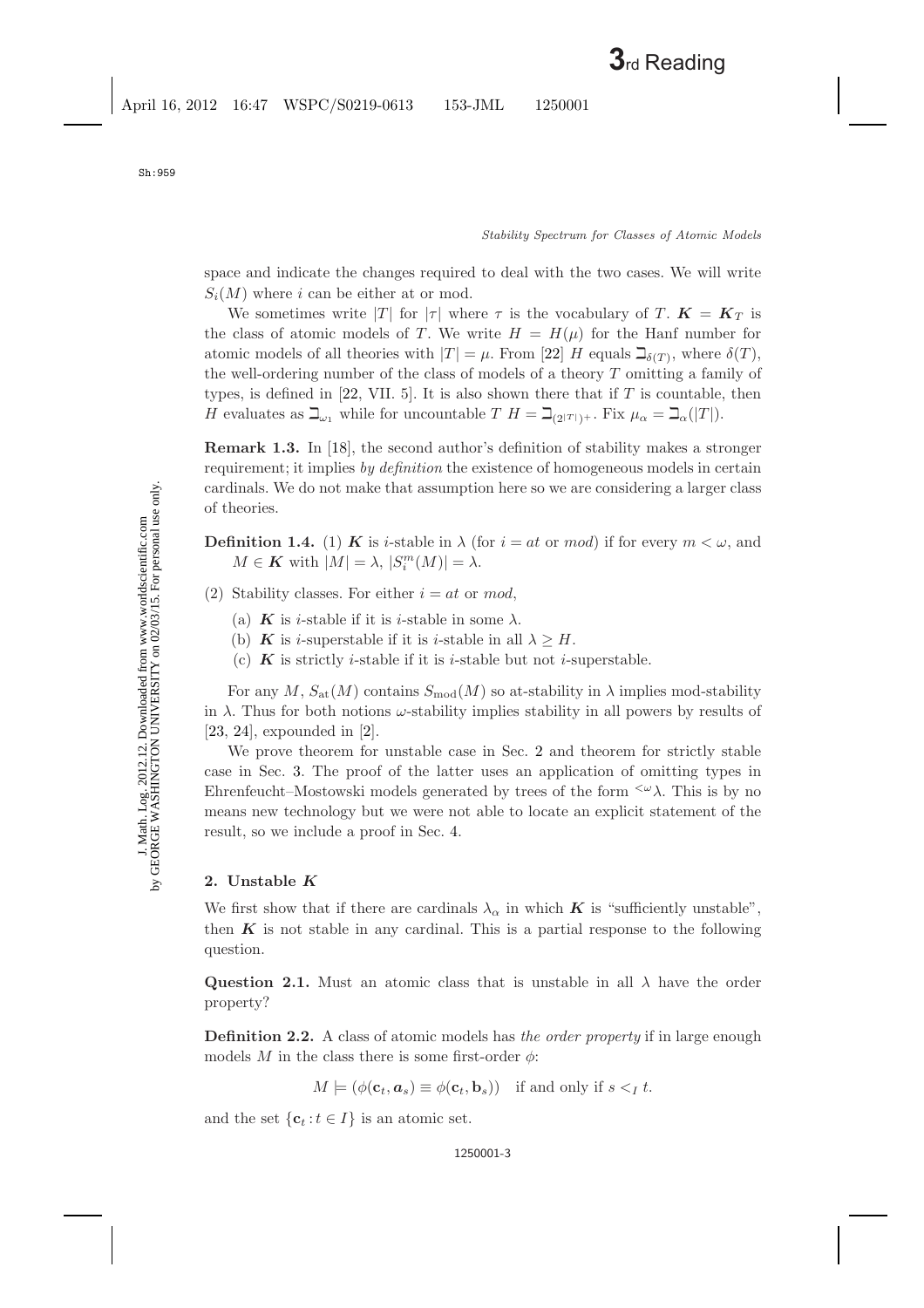Theorem [2.3](#page-3-0) falls short of answering this question in two ways: the hypothesis is stronger than mere instability; the sequence constructed in conditions (3) and (4) of Lemma [2.7](#page-3-1) does not have *all* the sequences contained in a single atomic set but only requires each triple to be atomic.

<span id="page-3-3"></span><span id="page-3-0"></span>The argument with splitting in Theorem [2.3](#page-3-0) derives from [\[25,](#page-18-6) Theorems I.2.6 and I.2.7] showing that if in a stable first-order theory,  $\kappa(T)$  is finite in a stability cardinal it is finite in all cardinals.

**Theorem 2.3.** *Suppose that for some positive integer* m and for every  $\alpha < \delta(T)$ , *there is an*  $M_{\alpha} \in K$  *with*  $|S_i^m(M_{\alpha})| > |M_{\alpha}|^{\sum_{\alpha}(|T|)}$ . Then for every  $\lambda \geq |T|$ , *there is an* M with  $|S_i^m(M)| > |M| = \lambda$ .

**Remark 2.4 (Proof Sketch).** Before the formal proof we outline the argument. We start with a sequence of models  $M_{\alpha}$  and many distinct types over each of them. By an argument which is completely uniform in  $\alpha$ , we construct triples  $\langle a_{\alpha,i}, \mathbf{b}_{\alpha,i}, \mathbf{d}_{\alpha,i} \rangle$  for  $i < \mu_{\alpha}^+$  with the  $a_{\alpha,i}, \mathbf{b}_{\alpha,i} \in M_{\alpha}$  and  $\mathbf{d}_{\alpha,i}$  in an elementary extension  $M'_\n\alpha$  of  $M_\alpha$  and so that  $M_\alpha \mathbf{d}_{\alpha,i}$  is atomic and the distinctness of the types of the  $\mathbf{d}_{\alpha,i}$  is explicitly realized by formulas. Then we apply Morley's omitting types theorem to the  $M'_\alpha$  and extract from this sequence a countable sequence of order indiscernibles with desirable properties. Finally, this set of indiscernibles easily yields models of all cardinalities with the required properties.

**Remark 2.5.** The idea of the proof can be seen by ignoring the  $\alpha$  and proving a slightly weaker result from one model of size  $\beth_{\delta(T)}$ .

<span id="page-3-2"></span><span id="page-3-1"></span>**Notation 2.6.** In this section,  $\lambda_{\alpha} = |M_{\alpha}|^{\beth_{\alpha+2}(|T|)}$ ;  $\mu_{\alpha} = \beth_{\alpha}(|T|)$ ;  $\kappa_{\alpha} = \beth_{\alpha+2}(|T|)$ .

**Lemma 2.7.** *There is*  $\Phi$ *, proper for linear orders, in a vocabulary*  $\tau_{\Phi}$  *extending*  $\tau$ *with*  $|\tau_{\Phi}| = |\tau|$ , *with fixed additional unary predicates* P, P<sub>1</sub> *and binary* R *such that:* 

- (1) *For every linear ordering*  $I, N_I = EM_\tau (I, \Phi) \models T$  and  $M_I = EM_\tau (I, \Phi) \upharpoonright P \in \mathbf{K}$ . *Naturally*,  $J \subset I$  *implies*  $N_J \prec N_I$  *and*  $M_J \prec M_I$ *.*
- (2) *The skeleton of*  $N_I$  *is*  $\langle \mathbf{a}_i \cdot \mathbf{b}_i \cdot \mathbf{c}_i : i \in I \rangle$  *and*  $\lg(\mathbf{c}_i) = m$ *.*
- (3) *For some first-order* φ:

$$
N_I \models (\phi(\mathbf{c}_t, \mathbf{a}_s) \equiv \phi(\mathbf{c}_t, \mathbf{b}_s)) \text{ if and only if } s <_I t.
$$

- (4)  $M_I \cup \mathbf{c}_i \subset N_I$  and is atomic.
- (5) For  $S_{\text{mod}}(M)$ , we add the requirement that for each  $s \in I$ ,

$$
M_{I,s} = N_I \upharpoonright \{d : N_I \models R(d, \mathbf{c}_s)\}
$$

*is an atomic elementary submodel of*  $N_I$  *containing*  $M_I$ **c**<sub>s</sub>.

**Proof.** The proof of Lemma [2.7](#page-3-1) requires a number of steps. Fix for each  $\alpha < \delta(T)$ ,  $M_{\alpha} \in \mathbf{K}$  with  $|M_{\alpha}| = \lambda_{\alpha}$  such that  $|S_i^m(M_{\alpha})| > \lambda_{\alpha} = |M_{\alpha}|^{\sum_{\alpha} 2(|T|)}$ . Fix  $p_{\alpha,i}$  for  $i < \lambda_{\alpha}^{+}$ , a list of distinct types in  $S_i^m(M_{\alpha})$ . We work throughout in a monster model  $M$  of  $T$ .

J. Math. Log. 2012.12. Downloaded from www.worldscientific.com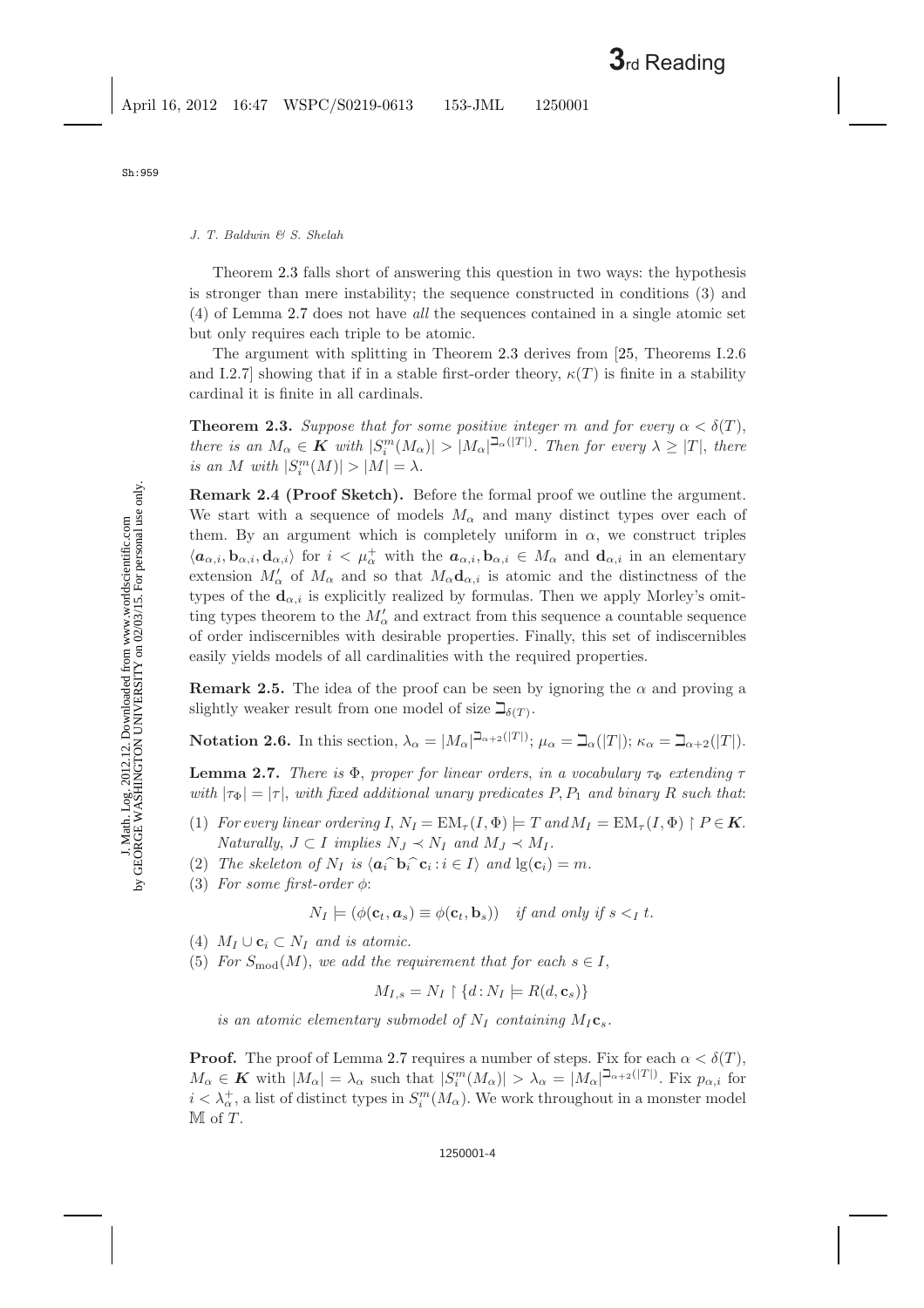J. Math. Log. 2012.12. Downloaded from www.worldscientific.com by GEORGE WASHINGTON UNIVERSITY on 02/03/15. For personal use only.

J. Math. Log. 2012.12. Downloaded from www.worldscientific.com<br>by GEORGE WASHINGTON UNIVERSITY on 02/03/15. For personal use only.

**Notation 2.8.** In the following construction, we choose by induction triples  $\langle a_{\alpha,i}, \mathbf{b}_{\alpha,i}, \mathbf{d}_{\alpha,i} \rangle$  for  $i \langle \mu_{\alpha}^+$ . We use the following notation for initial segments of the sequences.

- (1)  $D_{\alpha,i} = \{ \mathbf{d}_{\alpha,i} : j < i \}.$
- (2)  $X_{\alpha,i} = {\bf{a}_{\alpha,j}, \mathbf{b}_{\alpha,j} : j < i}.$
- (3)  $q_{\alpha,i}$  is the type of  $\mathbf{d}_{\alpha,i}$  over  $X_{\alpha,i}$ .

The following variant on splitting is crucial to carry out the construction. We call it ex-splitting (for external) because the elements which exemplify splitting are required to satisfy the same type over a set  $D$  which is not in (so external to) the model M and, in particular, is not required to be realized in an atomic set.

**Definition 2.9.** Let M be a model,  $X \subset M$  and  $D \subset M$ . We say that  $p \in S_i^m(M)$ *ex-splits* over  $(D, X)$  if there exist  $a, b \in M, f \in M$  so that **f** realizes  $p \restriction X, a \equiv_D b$ but  $(a, f)$  and  $(b, f)$  realize different types over  $\emptyset$ .

We will apply the next claim to  $M_{\alpha}$ ,  $X_{\alpha,i}$ , and  $D_{\alpha,i}$  when carrying out the construction below (see Construction [2.12\)](#page-5-0). Note that this computation does not depend on  $|M|$ .

<span id="page-4-1"></span><span id="page-4-0"></span>**Claim 2.10.** For any model M, the number of types in  $S_i^m(M)$  that do not ex-split *over a pair*  $(D, X)$  *with*  $|X| = |D| \leq \mu_{\alpha}$  *is at most*  $\mu_{\alpha+2}$ *.* 

**Proof.** Let P denote the collection of  $tp(e/M)$  with  $lg(e) = m$  that do not ex-split over a pair  $(D, X)$ . Each type r in P is determined by knowing r  $\restriction X$  and for each formula  $\phi_i(x_1,\ldots,x_{k_i})$  for  $i < |T|$  the restriction of r to one  $k_i$ -tuple from each equivalence class of the equivalence relation  $E_{k_i}$  on M defined by  $aE_{k_i}$ **b** if a and **b** realize the same  $k_i$ -type over D. So, since  $|D| = \mu_\alpha$ , there are at most

 $2^{\mu_\alpha} \times (2^{2^{|D|}})^{|T|} = (2^{2^{\mu_\alpha}})^{|T|} = \mu_{\alpha+2}$ 

possible such r.

As noted, for each  $M_{\alpha}$  we will be constructing by induction on  $i < \mu_{\alpha}^{+}$ , sets  $X_{\alpha,i}, D_{\alpha,i}$  of cardinality  $\mu_{\alpha}$ . We need to choose in advance a type  $p_{\alpha}$  which does not ex-split over any  $(X_{\alpha,i}, D_{\alpha,i})$  that arises. In order to do that we restrict the source of  $D_{\alpha,i}$ ; clearly  $X_{\alpha,i} \subset M_{\alpha}$ . That is, we will fix  $M'_{\alpha}$  with  $M_{\alpha} \prec M'_{\alpha}$ ,  $|M'_{\alpha}| = \lambda_{\alpha}$  and  $M'_\alpha$  is  $\mu^+_\alpha$ -saturated and choose  $D_{\alpha,i} \subset M'_{\alpha}$ . (Note then that  $M'_{\alpha}$  is *not* in general atomic.)

The number of types in  $S_i^m(M_\alpha)$  that do not ex-split over *any* pair  $(D, X)$  with  $|X| = |D| = \mathcal{L}_{\alpha}$  is bounded by the number of such sets,  $|M'_{\alpha}|^{\mu_{\alpha}}$ , times the number of types in  $S_i^m(M_\alpha)$  that do not ex-split over a particular choice of  $(D, X)$ , which is  $\mu_{\alpha+2}$  by Claim [2.10.](#page-4-0) That is, the bound is  $|M'_\alpha|^{\mu_\alpha} \times \mu_{\alpha+2}$ . Since this number is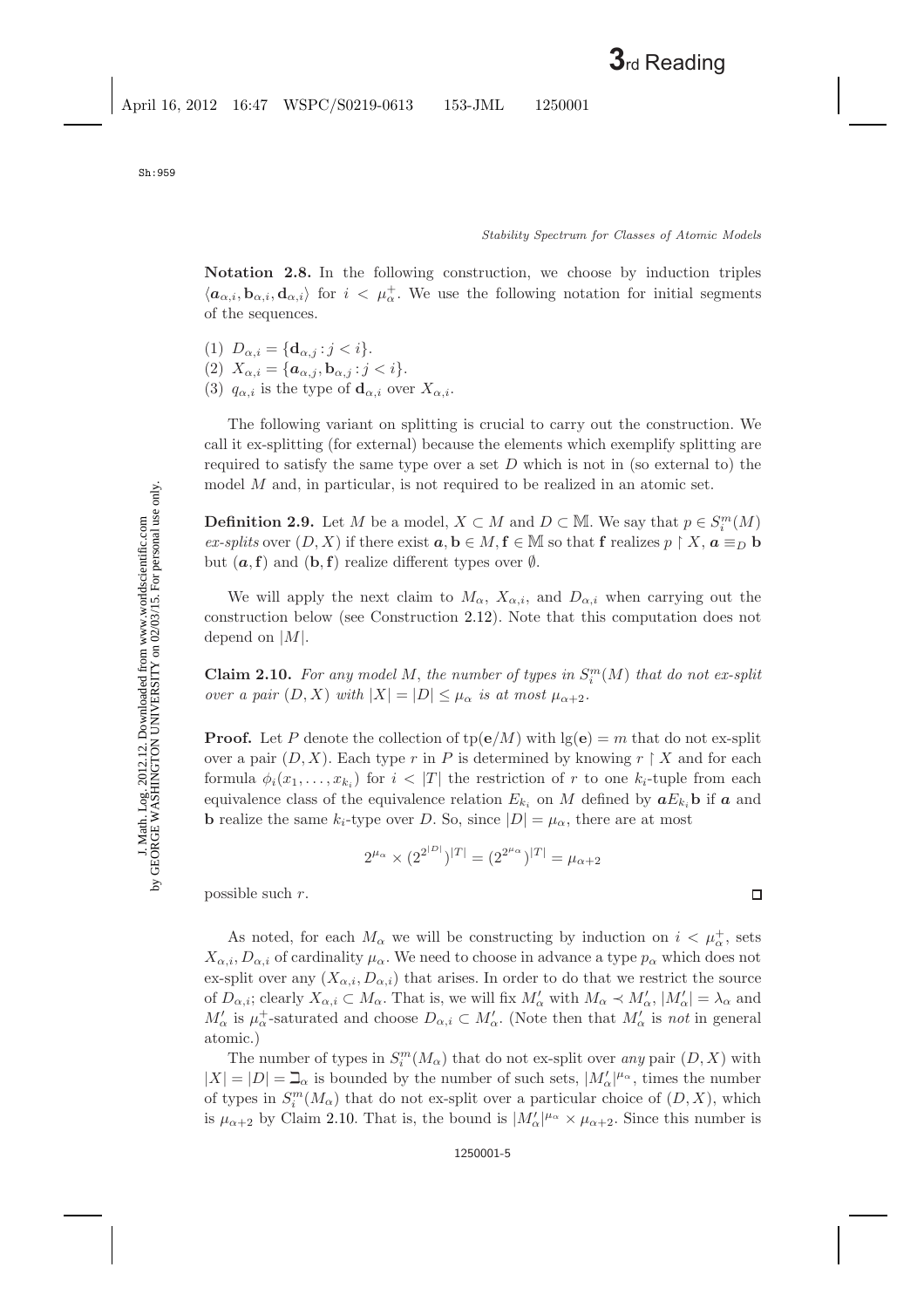less than  $\lambda_{\alpha}^{+}$ , we can fix a type  $p_{\alpha} \in S_i^M(M_{\alpha})$  which does not ex-split over any of the relevant  $(D, X)$ .

**Definition 2.11.** For each  $\alpha < \delta(T)$ , fix  $M'_\alpha$  with  $M_\alpha \prec M'_\alpha$ ,  $|M'_\alpha| = \lambda_\alpha$ , and  $M'_\alpha$ is  $\mu_{\alpha}^+$  saturated. Choose, by induction on  $i < \mu_{\alpha}^+$ , triples  $\mathbf{e}_{\alpha,i} = \langle \mathbf{a}_{\alpha,i}, \mathbf{b}_{\alpha,i}, \mathbf{d}_{\alpha,i} \rangle$ where

- (a)  $\mathbf{d}_{\alpha,i} \in M'_{\alpha}$ .
- (b)  $a_{\alpha,i}, b_{\alpha,i}$  are sequences of the same length from  $M_{\alpha}$  that realize the same type over  $D_{\alpha,i} = {\mathbf{d}_{\alpha,j} : j < i}.$
- (c) The types over the empty set of  $(a_{\alpha,i}, \mathbf{d}_{\alpha,i})$  and  $(\mathbf{b}_{\alpha,i}, \mathbf{d}_{\alpha,i})$  differ.
- (d)  $q_{\alpha,i} = p_\alpha \restriction X_{\alpha,i} = \text{tp}(\mathbf{d}_{\alpha,i}/X_{\alpha,i})$  so if  $j < i$ ,  $q_{\alpha,j} \subseteq q_{\alpha,i}$ .
- (c)  $M_{\alpha}d_{\alpha_i}$  is an atomic set for each i. (In the mod-version  $N_{\alpha,i}$  is an atomic model containing  $M_{\alpha}d_{\alpha}$ .)

<span id="page-5-0"></span>**Construction 2.12.** Choose  $\mathbf{d}_{\alpha,i}$  to realize  $p_{\alpha}|X_{\alpha,i}$ . By Claim [2.10](#page-4-1) and since  $|S_i(M_\alpha)| > \lambda_\alpha$  we can choose  $a_{\alpha,i}$  and  $b_{\alpha,i}$  to satisfy conditions (b) and (c). So we have

$$
tp(\mathbf{d}_{\alpha,i}, \mathbf{a}_{\alpha,j}) = tp(\mathbf{d}_{\alpha,i}, \mathbf{b}_{\alpha,j}) \text{ if and only if } i < j.
$$
 (1)

<span id="page-5-1"></span>We want this order condition for a single formula. For each  $i < \mu_{\alpha}^+$  , the types of  $(a_{\alpha,i}, \mathbf{d}_{\alpha,i})$  and  $(\mathbf{b}_{\alpha,i}, \mathbf{d}_{\alpha,i})$  differ. That is,  $\phi_{\alpha,i}(\mathbf{a}_{\alpha,i}, \mathbf{d}_{\alpha,i})$  and  $\neg \phi_{\alpha,i}(\mathbf{b}_{\alpha,i}, \mathbf{d}_{\alpha,i})$  for some  $\phi_{\alpha,i}$ . By the pigeonhole principal we may assume the  $\phi_{\alpha,i}$  is always the same  $\phi_{\alpha}$ . (Further, since |T| is not cofinal in  $\delta(T)$ , we can assume the  $\phi_{\alpha}$  is the same  $\phi$ for all  $\alpha$ .)

Now the construction is completed. We expand  $\tau$  to a language  $\tau_{\Phi} \supset \tau$  by adding predicates  $P, \leq, R$  and Skolem functions. We add Skolem axioms to T to get a theory  $T_1$  that admits quantifier elimination, requiring that these Skolem functions applied to elements of  $P$  give an element of  $P$  so that  $P$  will pick out an elementary submodel. (We make a similar requirement for  $R(x, y)$  in the mod-case.) Let  $M^+_\alpha$  be a model of  $T_1$  (submodel of  $M'_\alpha$ ) with cardinality  $\mu^+_\alpha$  containing  $M_\alpha$ and all the  $\mathbf{d}_{\alpha,i}$  ( $N_{\alpha,i}$  in the mod-case). Interpret P as the model  $M_{\alpha}$ ,  $P_n$  as  $M_n^{\alpha}$ , and the relation  $\langle$  as the ordering on the triples  $\langle \mathbf{e}_{\alpha,i} : i \langle \mu_\alpha \rangle$  imposed by  $\phi_\alpha$ .

Assign the Skolem functions so that the  $\mathbf{e}_{\alpha,i}$  generate  $M'_\alpha$  and interpret R by

 $R = \{e^{\widehat{}}\mathbf{d}_{\alpha,i}; e \in M_\alpha, i < \mu_\alpha^+\}.$ 

(In the  $S_{\text{mod}}(M)$  case, interpret R as  $\{e^{\hat{\sigma}} \mathbf{d}_{\alpha,i} : i \leq \mu^+_{\alpha}, e \in N_{\alpha,i}\}.$ )

**Notation 2.13.** Let  $\Gamma$  be the collection of types  $\mathcal{P}_n \cup \mathcal{Q}_n$ . Each non-principal n-type q over the empty set determines one element of  $\mathcal{P}_n$  and each non-principal  $(n+m)$ -type q determines one element of  $\mathcal{Q}_n$ :

(1) 
$$
\mathcal{P}_n = \left\{ \bigwedge_{i < n} P(x_i) \right\} \cup \{ q(\mathbf{x}) : q \text{ is a non-principal } n \text{-type} \},
$$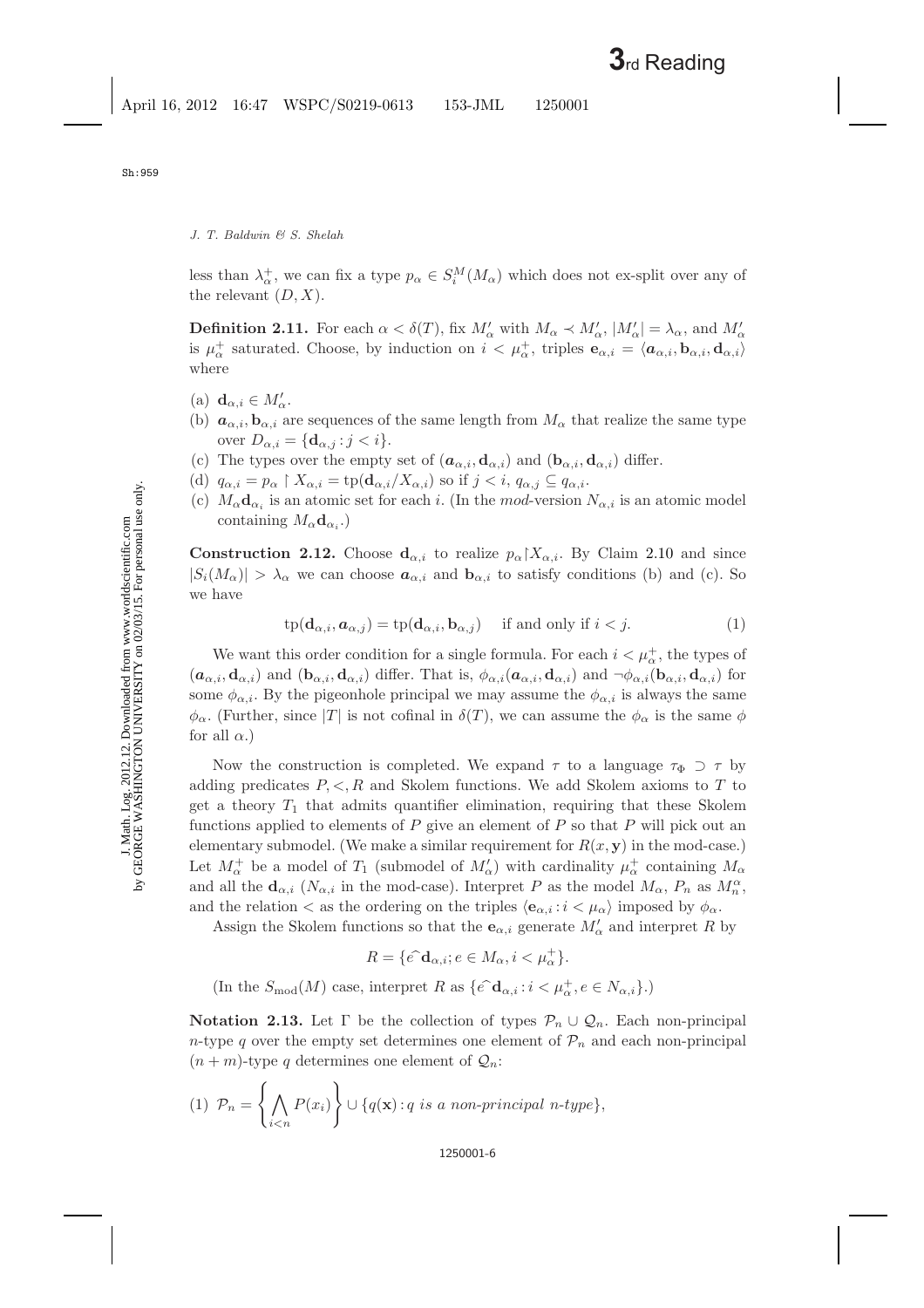*Stability Spectrum for Classes of Atomic Models*

(2) 
$$
\mathcal{Q}_n = \left\{ \bigwedge_{i < n} R(x_i, y) \right\} \cup \left\{ q(\mathbf{x}, \mathbf{y}) : q \text{ is a non-principal } (n+m)\text{-type}, m < \omega \right\}.
$$

Now [a](#page-6-0)pply Morley's omitting types theorem<sup>a</sup> to the  $\tau_{\Phi}$ -theory  $T_1$  and the collection of  $M^{\pm}_{\alpha}$  to get a countable sequence I of order indiscernibles and an extension  $\Phi$  of  $T_1$ , (the EM-template) such that  $\Phi$  is realized in each  $M^+_{\alpha}$  and such that for every linear order J,  $EM_{\tau}(J, \Phi) \models T_1$  and omits Γ.

<span id="page-6-1"></span>**Remark 2.14 (Morley's Method).** The next observation requires a little care in proving Morley's theorem rather than just quoting it. The  $M'_\alpha$  are generated by the  $e_{\alpha,i}$  and we have interpreted  $\lt$  so that these are exactly the domain of  $\lt$ . So in proving the omitting types theorem, all witnesses for the consistency of the template Φ(**c**) can be chosen from the domain of <. We use this fact below. It is this extra care that in the mind of the first author distinguishes "Morley's Method" from Morley's theorem. But this may be an idiosyncratic interpretation. The earliest mention of the phrase we have found is in [\[19\]](#page-17-6) and that refers to a standard application of the two cardinal theorem for cardinals far apart.

Note that any  $\tau_{\Phi}$  formula  $\phi(\mathbf{x})$  is in  $\Phi$  if it is true of every tuple  $\langle \mathbf{e}_{\alpha,i_1}, \ldots, \mathbf{e}_{\alpha,i_l} \rangle$ with  $i_1 < i_2 < \cdots < i_n$ . We describe a crucial such sentence.

Let  $x^1x^2x^3$  be a triple of sequences with the first two having the same length as  $\lg(a) = \lg(b)$  and the third has length m. Let  $\psi(\mathbf{x}, \mathbf{y})$  denote

$$
\phi(\mathbf{y}^3, \mathbf{x}^1) \equiv \phi(\mathbf{y}^3, \mathbf{x}^2).
$$

Let  $\psi_1$  be the assertion that  $\phi$  defines a linear order on its domain; this directly translates precisely Lemma [2.7](#page-3-2) and is true by the displayed statement [\(1\)](#page-5-1). These structures clearly satisfy all the conditions of the requirements in Lemma [2.7](#page-3-2) and we complete the proof of Lemma 2.7.

**Proof of Theorem [2.3.](#page-3-3)** To show instability in  $\lambda$ , let I be a dense linear ordering with cardinality  $\lambda$  which has more than  $\lambda$  cuts and choose  $J \supset I$ , that realizes more than |I| cuts over I. Then  $EM_{\tau}(J, \Phi)$  realizes more than  $\lambda$  types in  $S_i^m(P(\text{EM}_{\tau}(I, \Phi)))$ . To see this, consider for any cut in I realized by an element  $j \in J$  the type:

$$
\{\psi(\langle {\boldsymbol a}_i,{\boldsymbol b}_i,{\boldsymbol c}_i\rangle,{\boldsymbol x},\quad i
$$

Then  $\langle a_j, b_j, c_j \rangle$  realizes the type in  $EM_\tau(J, \Phi)$  and  $P(EM_\tau(J, \Phi))c_j$  is an atomic set since  $Q$  was omitted. For the mod-case, use the interpretation of  $R$  to define  $N_{\alpha,i}$ . □

<span id="page-6-0"></span><sup>&</sup>lt;sup>a</sup>See  $[2,$  Appendix A.3.1] for a precisely tailored version. See  $[22]$  or  $[8, p. 587]$  $[8, p. 587]$  for a version with the role of the ordering more explicit. The latter two sources make the connection with the well-ordering number clear.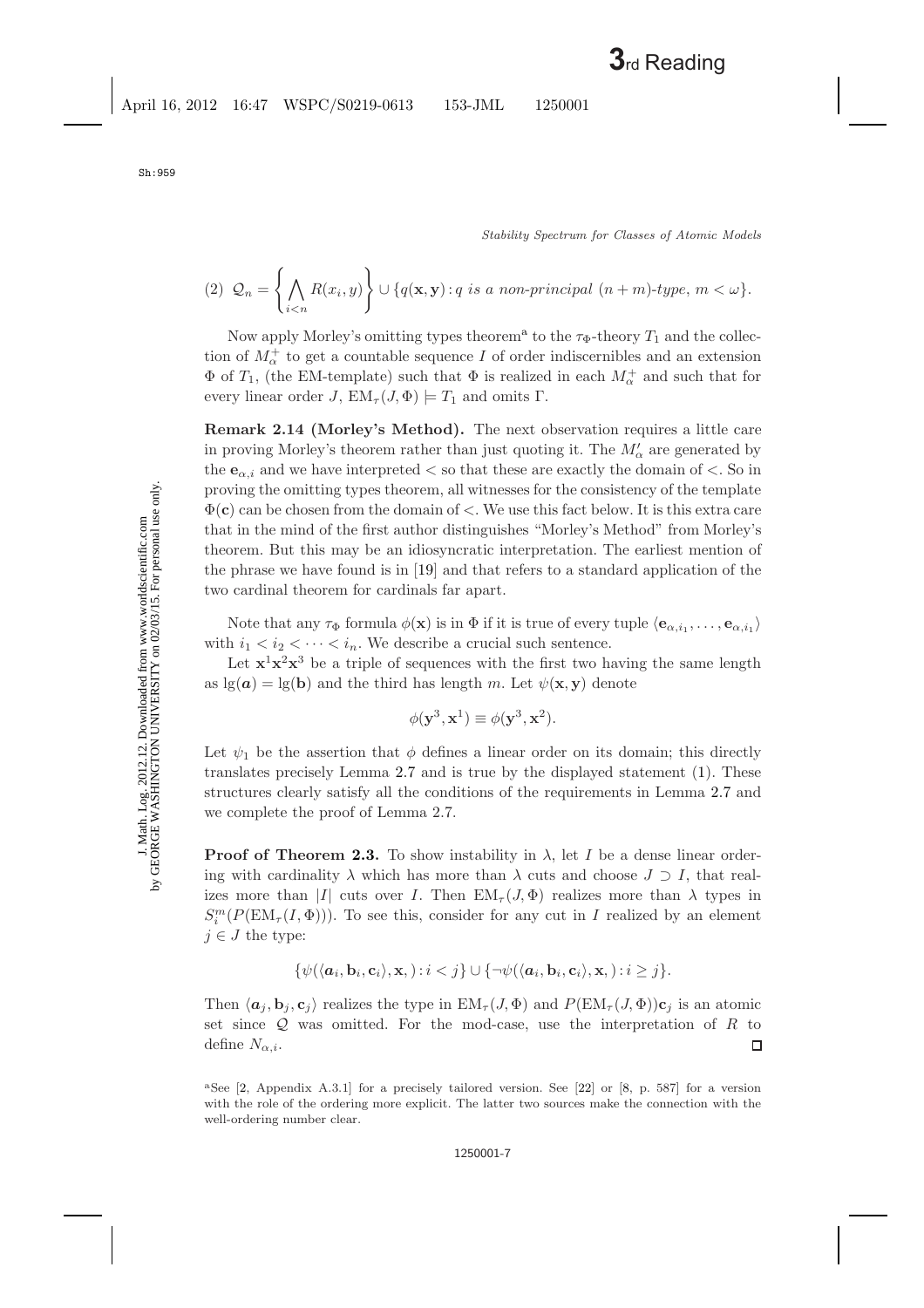J. Math. Log. 2012.12. Downloaded from www.worldscientific.com by GEORGE WASHINGTON UNIVERSITY on 02/03/15. For personal use only.

J. Math. Log. 2012.12. Downloaded from www.worldscientific.com<br>by GEORGE WASHINGTON UNIVERSITY on 02/03/15. For personal use only.

### <span id="page-7-3"></span><span id="page-7-0"></span>**3. Strictly Stable Case**

In [\[25,](#page-18-6) Theorem III.5.15], the second author determines the form of the least stability cardinal for a stable first-order theory. Patterned on these arguments we take some steps towards such a characterization for atomic classes.

As the following examples show, it is easy to have superstable (i.e. eventually stable) (incomplete) sentences of  $L_{\omega_1,\omega}$  that are not stable in arbitrarily large cardinals below the Hanf number  $H$ . Theorem [3.3](#page-7-1) has two easily stated corollaries: If **K** is not eventually stable then it is not stable in every  $\lambda$  with  $\lambda^{\omega} > \lambda$ . If **K** is eventually stable then it is stable in some  $\lambda < H$ .

The results here are related to those in [\[6\]](#page-17-8) but the combinatorics here is considerably simpler than in [\[6\]](#page-17-8) for two related reasons. First, we construct tree indiscernibles indexed by  $\langle \omega \rangle$  while they are concerned with  $\langle \omega \rangle$ ; the limit node is much more difficult to handle. Second, they are constructing many non-isomorphic models, we only construct many different types. To obtain these stronger results, they assume the existence of large cardinals while this paper is in ZFC.

**Example 3.1.** For  $\alpha < \omega_1$ , let  $\phi_\alpha$  be Morley's sentence [\[16\]](#page-17-9) that has a model in  $\mathcal{L}_{\alpha}$ , but not a larger model. It is easy to see that the sentences are not stable in the cardinalities where they have models. Let  $\psi$  be the Scott sentence of an infinite set with only equality. Now let  $\psi_{\alpha}$  assert that either a structure has a non-trivial relation and obeys  $\phi_\alpha$  or just  $\psi$ . Then  $\phi_\alpha$  is  $\Box_\alpha$ -unstable but stable (indeed categorical) in all cardinals beyond  $\Box_{\omega_1}$ .

If one adds even joint embedding such trivial examples are no longer apparent.

**Question 3.2.** Is there a complete sentence of  $L_{\omega_1,\omega}$  which is stable beyond H (for either mod or at) but fails stability for some cardinals less than  $H$ ?

We retain the value of  $\mu_{\alpha} = \mathbb{E}_{\alpha}(|T|)$  from the first section but  $\lambda_{\alpha}$  is redefined in the hypothesis of the next theorem to be a sufficiently large cardinal in which stability fails.

<span id="page-7-2"></span><span id="page-7-1"></span>**Theorem 3.3.** Suppose that for every  $\alpha < \delta(T)$ , there is  $M^{\alpha} \in K$  such that  $\lambda_{\alpha} = |M^{\alpha}| \ge \mu_{\alpha}$  and  $S_i^m(M^{\alpha}) > \lambda_{\alpha}$ . Then, for any  $\mu$  with  $\mu^{\aleph_0} > \mu$ , **K** is not *stable in*  $\mu$ *.* 

**Proof.** Fix for each  $\alpha < \delta(T)$ ,  $M^{\alpha} \in K$  such that  $|S_i^m(M^{\alpha})| > \lambda_{\alpha}$ . Fix  $p_{\alpha,i}$  for  $i < \lambda^+_{\alpha}$ , a list of distinct types in  $S_i^m(M^{\alpha})$ . We work throughout in a monster model  $M$  of  $T$ .

To prepare for the application of an appropriate version of Morley's omitting types theorem we construct a sequence of models and certain types. For this, we construct trees of types that arise from failure of stability. The combinatorics slightly extends the classical arguments and avoids compactness. Note that this stage of the construction takes place in the original language. We will apply the following general result uniformly to each  $M^{\alpha}$ . 口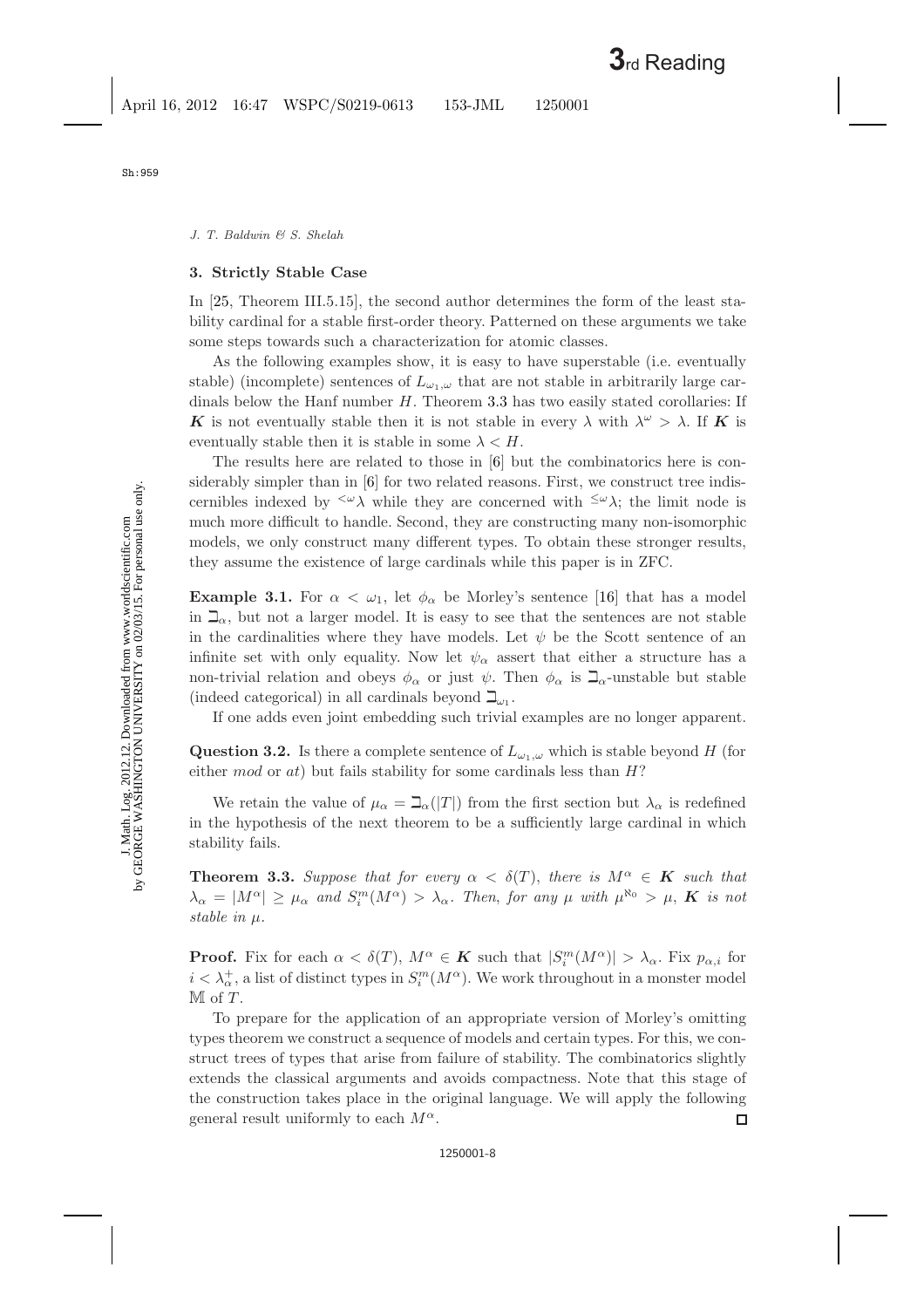<span id="page-8-0"></span>**Fact 3.4.** Suppose  $|M| \geq \mu_{\alpha+1}$  and P is a collection of  $> \lambda_{\alpha} = |M|$  members of  $S_i^m(M)$ . Then there exists a sequence  $\langle \mathbf{b}_j : j \langle \mu_\alpha \rangle$  with each  $\mathbf{b}_j \in M$  and a formula  $\phi(\mathbf{x}, \mathbf{y}) = \phi_{\mathcal{P}}$  such that for each  $j < \mu_{\alpha}$ ,

$$
|\{p \in \mathcal{P} : i < j \to \phi(\mathbf{x}, \mathbf{b}_i) \in p \text{ and } \neg \phi(\mathbf{x}, \mathbf{b}_j) \in p\}| > \lambda_\alpha. \tag{2}
$$

<span id="page-8-1"></span>**Proof.** We consider many possibilities for  $\phi$  and prove one works. We choose  $\{\phi_{\eta} : \eta \in T_i\}$  by induction on  $i < \mu_{\alpha}$  where each  $T_i$  is a subset of <sup>i</sup>2 and each  $\mathbf{b}_{\eta} \in M^{\alpha}$  so that

- (1)  $j < i$  and  $\eta \in T_i$  implies  $\eta \restriction j \in T_i$ .
- (2) If  $\eta \in T_i$  then  $p_\eta = {\phi_{\eta \upharpoonright j}(\mathbf{x}, \mathbf{b}_{\eta \upharpoonright j})^{\eta(j)}} : j < i$  is included in  $>\lambda_\alpha$  members of  $\mathcal{P}$ .  $(3)$  For limit i,

 $T_i = \{ \eta \in {^{i}2} : (\forall j < i) \eta \restriction j \in T_j \text{ and } p_\eta \text{ is included in } > \lambda_\alpha \text{ members of } \mathcal{P} \}.$ (4) If  $i = j + 1$  then  $T_i = \{\eta^0, \eta^0, \eta^1 : \eta \in T_i\}.$ 

For the successor step in the induction recall the following crucial observation of Morley. Suppose there are more than  $|M|$  types over M extending a partial type p. Then there exists a formula  $\phi(\mathbf{x}, a)$  with  $a \in M$  such that both  $p \cup \{\phi(\mathbf{x}, a)\}\$  and  $p \cup {\neg \phi(\mathbf{x}, a)}$  have more than |M| extensions to complete types over M. (We are extending Morley's analysis to types in  $S_i^m(M)$  but the argument is just counting; there is a unique type which has more than  $\lambda_{\alpha}$  extensions.)

The interesting point in the induction is the limit stage. We cannot guarantee that individual paths survive. But at each stage in the induction, we have defined types over a set of cardinality  $\mu_{\alpha}$ . So there are at most  $\mu_{\alpha+1}$  types over  ${\bf \lbrace b_n :}$  $\lg(\eta) < \delta$ . So one of the paths must have more than  $\lambda_{\alpha}$  extensions to  $S_i^m(M)$ .

So  $T_{\mu_{\alpha}} \neq \emptyset$ . Choose  $\eta \in T_{\mu_{\alpha}}$ . Let  $\phi_j(\mathbf{x}, \mathbf{b}_j) = \phi_{\eta \upharpoonright j}(\mathbf{x}, \mathbf{b}_{\eta \upharpoonright j})^{\eta(j)}$  for  $j < \mu_{\alpha}$ . Since the path has length  $\mu_{\alpha} = \mathbb{Z}_{\alpha}(T)$ , by the pigeonhole principle we may assume there is a single formula  $\phi$ . (The pigeonhole argument fails for  $\alpha = 0$  but we need the result only for large  $\alpha$  so we may assume  $\alpha \neq 0$ .) This completes the construction of the  $\phi$  and the **b**<sub>j</sub>. We have the result by condition (4).  $\Box$ 

Now we apply this fact to construct a sequence of models  $\hat{M}^{\alpha}$  and associated sequences  $\mathbf{b}_{\alpha,\rho}$  and  $\mathbf{c}_{\alpha,\rho}$  for  $\rho \in \langle \omega \rangle$  from the original  $M^{\alpha}$  given in the hypothesis of Theorem [3.3.](#page-7-2)

<span id="page-8-2"></span>**Definition 3.5.** Let  $\hat{M}^{\alpha}$  be a  $\mu_{\alpha}^{+}$  saturated elementary extension of  $M^{\alpha}$ . We construct for each  $\alpha$  by induction on  $n < \omega$ , submodels  $M_n^{\alpha}$  of  $M^{\alpha}$  and types  $\{q_{\nu}^{\alpha} : \nu \in {}^{<\omega}\mu_{\alpha}\}\$  with  $q_{\nu}^{\alpha} \in S_i^m(M_{\lg(\nu)}^{\alpha})$  and realizations  $\mathbf{c}_{\alpha,\nu} \in \hat{M}^{\alpha}$  of  $q_{\nu}^{\alpha}$  satisfying the following conditions:

(1)  $\langle M_n^{\alpha} : n \langle \omega \rangle$  is an increasing chain of submodels of  $M^{\alpha}$ , each with cardinality  $\mu_{\alpha}$ .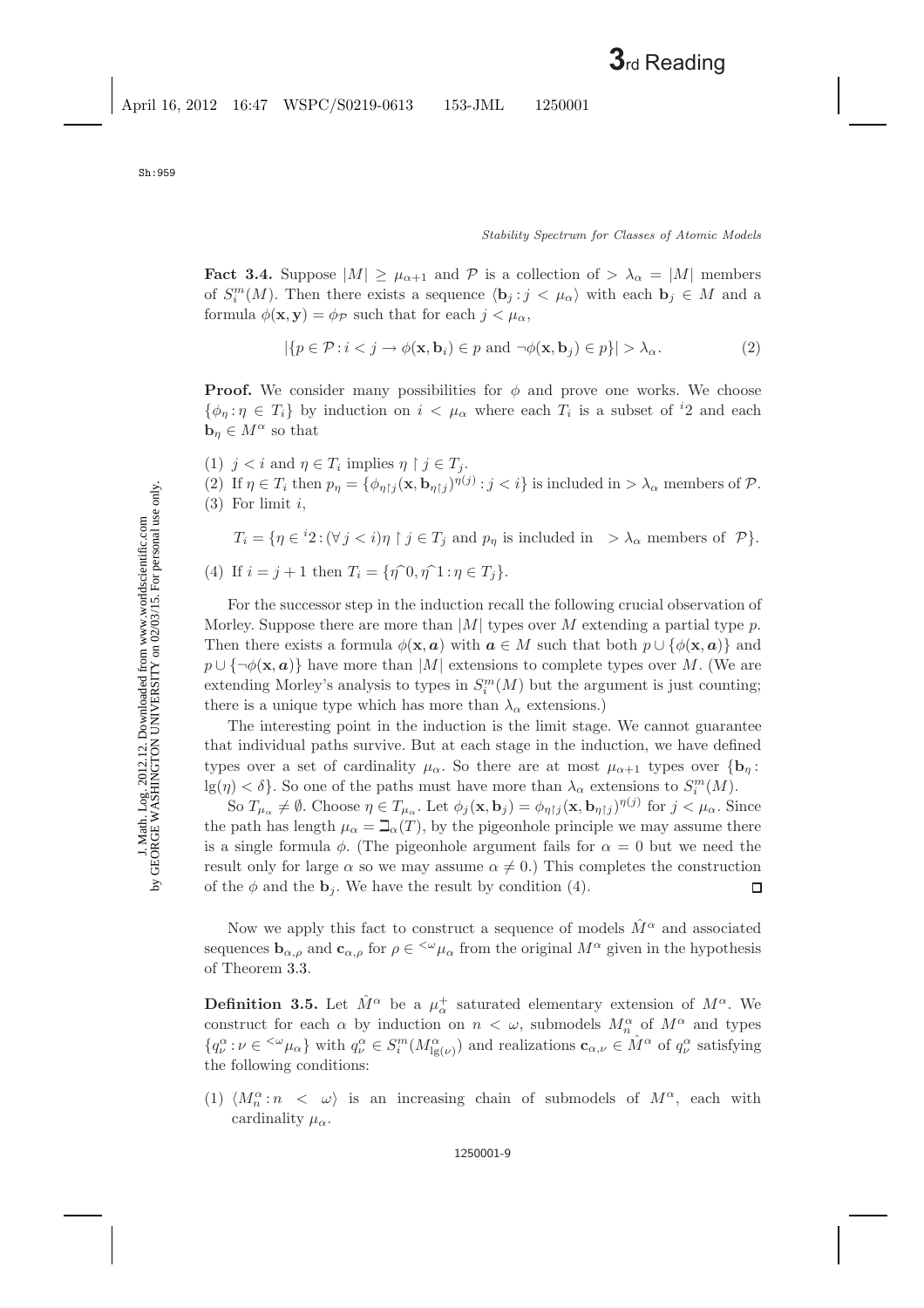- (2) If  $k \leq n$  and  $\nu \in {}^{k}\mu_{\alpha}$ , then  $q_{\nu}^{\alpha} \in S_i^m(M_k^{\alpha})$ .
- (3) Each  $q_{\nu}^{\alpha} \in S_i^m(M_n^{\alpha})$  has  $> \lambda_{\alpha}$  extensions to  $S_i^m(M^{\alpha})$ .
- (4) Suppose  $k < r \leq n$ ,  $\nu \in {}^{k}\mu_{\alpha}, \rho \in {}^{r}\mu_{\alpha}$  and  $\rho$  extends  $\nu$ :

$$
q_{\nu}^{\alpha} \subseteq q_{\rho}^{\alpha}.
$$

(5) If  $\nu \in {^k\lambda_\alpha}$ ,  $k < n$ ,  $i \neq j$ , then

$$
q_{\nu \widehat{\phantom{\alpha}} i}^{\alpha} \neq q_{\nu \widehat{\phantom{\alpha}} j}^{\alpha}.
$$

They are distinguished by the  $\mathbf{b}_{\alpha,\rho}$ , as specified in statement [\(3\)](#page-9-0) below.

(6)  $\mathbf{c}_{\alpha,\nu} \in \hat{M}_{\alpha}$  realizes  $q_{\nu}^{\alpha}$ . (In the mod-case,  $N_{\alpha,\rho}$  is the universe of an atomic model containing  $M{\bf c}_{\alpha,\rho}$ .)

<span id="page-9-2"></span>**Construction 3.6.** We use Fact [3.4](#page-8-0) to construct objects meeting this definition. Let the subscript x denote at or mod. By induction, for each  $\rho \in {}^n\mu_\alpha$  the type  $q_\rho^\alpha \in S_x^m(M_n^\alpha)$  has  $\lambda_\alpha$  extensions to  $S_x^m(M^\alpha)$ . Let  $\mathcal{P}_\rho = \{r \in S_x(M_\alpha) : q_\rho^\alpha \subseteq r\}$ so  $|\mathcal{P}_{\rho}| > \lambda_{\alpha}$ . By Fact [3.4,](#page-8-0) we find  $\langle \mathbf{b}_{\alpha,\rho} \gamma_j : j < \mu_{\alpha} \rangle$  and  $\phi_{\rho}$  satisfying displayed statement [\(2\)](#page-8-1).

Let  $M_{n+1}^{\alpha}$  be a submodel of  $M^{\alpha}$  with  $M_n^{\alpha} \cup {\bf b}_{\alpha,\rho}$ ;  $\rho \in {}^{n+1}(\mu_{\alpha})\} \subseteq M_{n+1}^{\alpha}$  and with cardinality  $\mu_{\alpha}$ .  $M_{n+1}^{\alpha} \subset M_{\alpha}$  so is an atomic model and each  $q_{\rho}^{\alpha}$  extends to an atomic type over  $M^{\alpha}$ .

For  $\rho \in {}^{n}(\mu_{\alpha})$  and  $i < \mu_{\alpha}$  first define

$$
p_{\rho \widehat{\phantom{\rho}} i}^{\prime} = q_{\rho}^{\alpha} \cup \{\phi_{\rho}(x, {\bf b}_{\alpha, \rho \widehat{\phantom{\rho}} j}) \colon \! j < i\} \cup \{\neg \phi_{\rho}(x, {\bf b}_{\alpha, \rho \widehat{\phantom{\rho}} i})\}.
$$

Since  $\lambda_{\alpha} < |\{r \in S_x(M^{\alpha}) : p_{\rho}' \subseteq r\}|$ , we can find  $p_{\rho}^{\alpha}{}_{i} \in S_x^m(M_n^{\alpha})$  extending  $p_{\rho}^{\prime}{}_{i}$ such that  $\mathcal{P}_{\rho \hat{i}} = \{r \in S_x(M^{\alpha}) : p_{\rho \hat{i}} \subseteq r\}$  has cardinality  $> \lambda_{\alpha}$ . Note that

$$
p_{\rho^{\widehat{\alpha}} i}^{\alpha} \supseteq q_{\rho}^{\alpha} \cup \{\phi_{\rho}(x,\mathbf{b}_{\alpha,\rho^{\widehat{\alpha}} j}) : j < i\} \cup \{\neg \phi_{\rho}(x,\mathbf{b}_{\alpha,\rho^{\widehat{\alpha}} i})\}.
$$

This completes the  $(n+1)$ <sup>th</sup> stage of the construction. So we can construct the  $M_n^{\alpha}$  and  $\{q_{\nu,i}: \nu \in \langle^{\omega} \mu_{\alpha}\}\rangle$ ,  $\hat{M}^{\alpha}$  and by  $\mu_{\alpha}^+$ -saturation choose  $\mathbf{c}_{\alpha,\rho} \in \hat{M}^{\alpha}$  realizing  $q^{\alpha_{\rho}}$ . In the mod-case choose an atomic model  $N_{\alpha,\rho}$  with  $M^{\alpha}c_{\alpha,\rho} \subset N_{\alpha,\rho} \prec \tilde{M}^{\alpha}$ . Note

$$
M^{\alpha} \models \{\phi_{\rho}(\mathbf{c}_{\alpha,\hat{\rho}}\hat{\phantom{\rho}}_{i},\mathbf{b}_{\alpha,\hat{\rho}}\hat{\phantom{\rho}}_{j}) : j < i\} \cup \{\neg \phi_{\rho}(\mathbf{c}_{\alpha,\hat{\rho}}\hat{\phantom{\rho}}_{i},\mathbf{b}_{\alpha,\hat{\rho}}\hat{\phantom{\rho}}_{i})\}.
$$
 (3)

<span id="page-9-1"></span><span id="page-9-0"></span>With the construction complete, we expand  $\tau$  to a language  $\tau_{\Phi} \supset \tau$  in two stages. Form  $\tau'$  by adding predicates  $P, P_n, \lt, \lt^*, R$  and Skolem functions. We add Skolem axioms to  $T$  to get a theory  $T'$  that admits quantifier elimination, requiring that these Skolem functions applied to elements of  $P(P_n)$  give an element of P  $(P_n)$  so that P  $(P_n)$  will pick out an elementary submodel.

Let  $M^+_\alpha$  be a model of  $T$  (submodel of  $\hat{M}^\alpha$ ) with cardinality  $\mu_\alpha$  containing  $M^\alpha_n$ for  $n < \omega$  and all the  $\mathbf{c}_{\alpha,\rho}$ . Assign the  $\tau'$ -Skolem functions so that  $P(\hat{M}^{\alpha}) = M^{\alpha} =$  $\bigcup_{n<\omega}M_n^{\alpha}$  is generated by the  $\mathbf{b}_{\alpha,\rho}$  for  $\rho \in \langle^{\omega}\mu_{\alpha}$ . Let  $X_{\alpha}$  be the tree with domain  $\langle \mathbf{b}_{\alpha,\rho} : \rho \in \langle \omega(\mu_\alpha) \rangle$  and the following relations. Interpret  $\langle \mathbf{a}_\alpha \rangle$  as the partial order on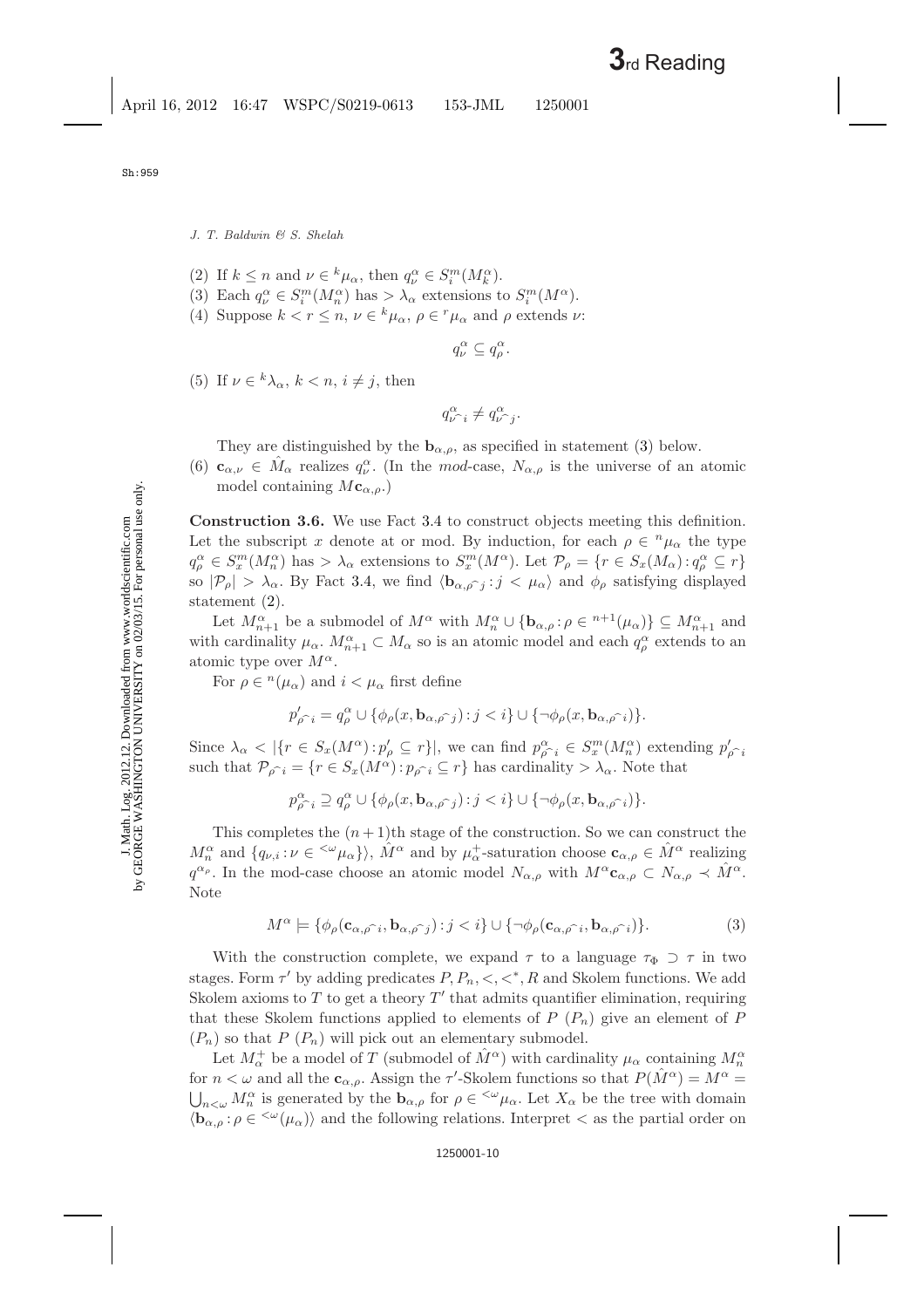the  $\langle \mathbf{b}_{\alpha,\rho} : \rho \in \langle \omega(\mu_{\alpha}) \rangle$  given by inclusion on the *ρ*-indices. Let  $\langle * \rangle$  be a linear order of the  $\langle \mathbf{b}_{\alpha,\rho} : \rho \in \langle^{\omega}(\mu_{\alpha}) \rangle$  given by lexiocographic order on the  $\rho$ -indices. Interpret  $R$  as

$$
\left\{ e^{\widehat{\boldsymbol{\cdot}}} \mathbf{c}_{\alpha,\rho} : \rho \in {}^{
$$

Form  $\tau_{\Phi}$  by adding function symbols  $F_n$ . Define  $F_n(\mathbf{b}_{\alpha,\rho}) = \mathbf{c}_{\alpha,\rho}$ . Now let  $T_1$  be the collection of all  $L(\tau_{\Phi})$ -sentences that are true in each  $M_{\alpha}$ .

In the  $S_{mod}(M)$  case, we must do a bit more. Interpret R as

$$
\{\mathbf e^{\hat{c}}\mathbf c_{\alpha,\rho}\colon\rho\in{}^{
$$

Define the  $\tau'$ -Skolem functions so that the Skolem closure of  $M\mathbf{c}_{\alpha,\rho}$  is  $N_{\alpha,\rho}$ . This implies that if  $R(\mathbf{e}, \mathbf{c}_{\alpha,\rho})$  holds then **e** is a sequence given by  $\tau'$ -Skolem functions with arguments of a finite number of members of  $P(M_\alpha^+)$  and  $\mathbf{c}_{\alpha,\rho}.$ 

By conditions  $(4)$ – $(6)$  of Definition [3.5,](#page-8-2) we claim the following.

<span id="page-10-0"></span>**Claim 3.7.** *For any finite linearly ordered initial* <*-segment of the tree with length*  $n+1$ , *enumerated by*  $\mathbf{x}_0, \ldots, \mathbf{x}_n$ ,  $(so P_i(\mathbf{x}_i))$ :

(1)  $\bigwedge_{i \leq n} [P_i(\mathbf{z}) \wedge \mathbf{z} \prec^* \mathbf{x}_i \rightarrow \phi_i(F_n(x_n), \mathbf{z})];$ (2)  $\bigwedge_{i \leq n} \neg \phi_i(F_n(x_n), \mathbf{x}_i)$ *.* 

*The universal quantification of each such sentence is true in each*  $\hat{M}_{\alpha}$  and so *is in*  $T_1$ .

Let  $\Gamma$  be the collection of types:

(1)  $\mathcal{P}_n = \{\bigwedge_{i \leq n} P_i(x_i)\} \cup \{q(\mathbf{x}) : q \text{ is a non-principal } n\text{-type}\};$ (2)  $Q_n = \{ \bigwedge_{i \leq n} R(x_i, \mathbf{y}) \} \cup \{ q(\mathbf{x}, \mathbf{y}) : q \text{ is a non-principal } (n+m)\text{-type}, m < \omega \}.$ 

Now apply the omitting types theorem (as stated in Sec. [4\)](#page-12-0) to the  $\tau_{\Phi}$ -theory  $T_1$ and the collection of  $M^+_\alpha$  to get a countable set of tree indiscernibles in order type  $\sim$ ω and an extension Φ of T<sub>1</sub> (the EM-template), such that for every tree of J of order  $\langle \omega \lambda, \text{EM}_{\tau}(J, \Phi) \rangle = T_1$  and omits Γ.

Finally we must show there are many types; we separate the mod and at cases.

<span id="page-10-1"></span>**Claim 3.8.** *If*  $\lambda^{\omega} > \lambda$  *then there is an I with*  $|I| = \lambda$  *such that*  $S_{\text{at}}^{m}(M_{I}) > \lambda$ *, where*  $M_I = EM(I, \Phi) \upharpoonright P$ .

**Proof.** Note that by displayed statement [\(3\)](#page-9-1) and Claim [3.7](#page-10-0) we have:

(1) If  $\rho, \rho \hat{\imath} \in I$ ,

$$
\operatorname{tp}(F_n(\rho)/P_n(M)) \subseteq \operatorname{tp}(F_{n+1}(\widehat{\rho\circ i})/P_{n+1}(M)).
$$

(2) If  $\rho \in I$  and  $i \neq j$ ,

$$
tp(F_{n+1}(\hat{\rho\ j})/P_{n+1}(M)) \neq tp(F_{n+1}(\hat{\rho\ i})/P_{n+1}(M)).
$$

## 1250001-11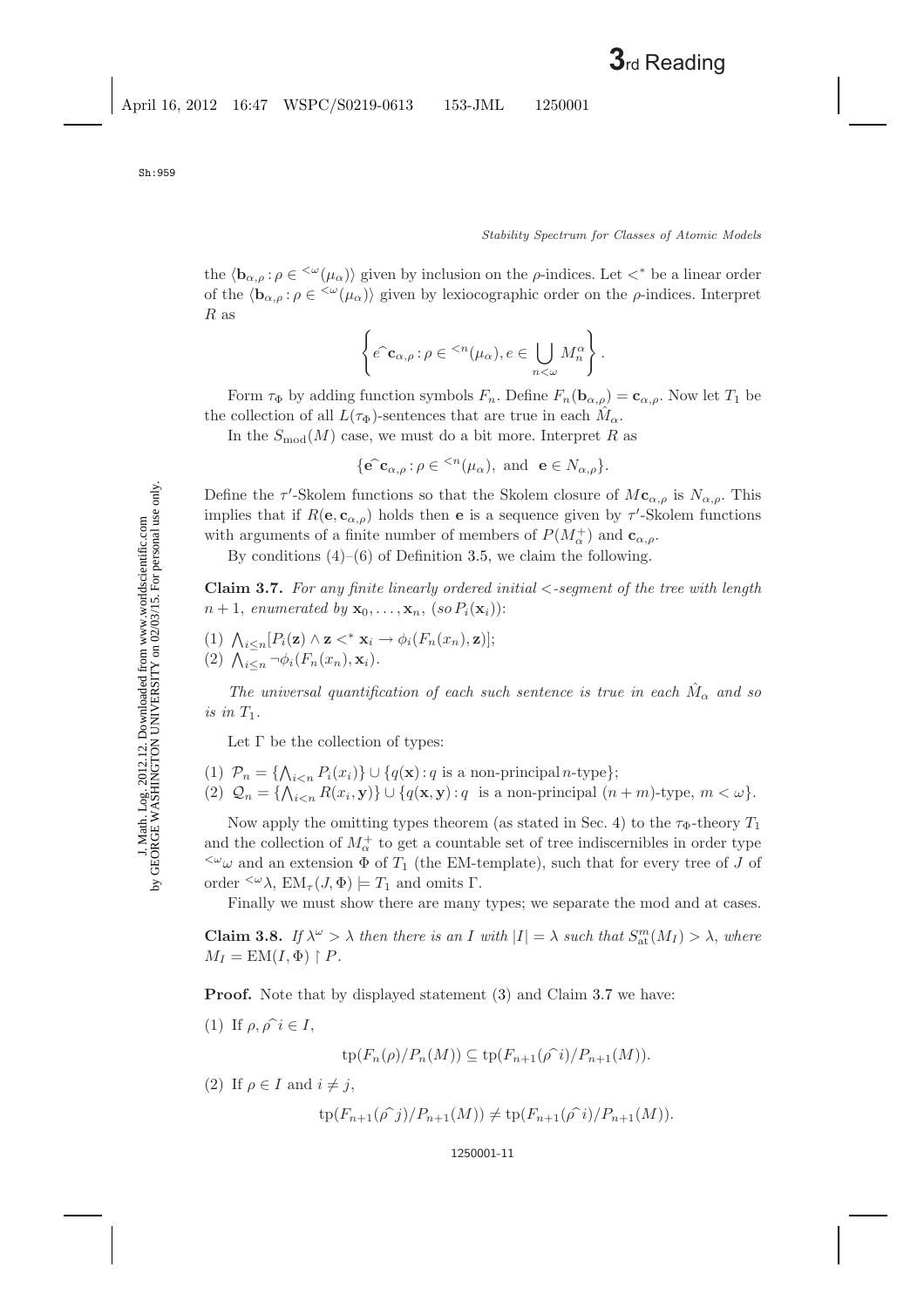Now in any  $M_I = EM(I, \Phi)$  for any  $\rho \in J$  define  $p_\rho \in S_{\rm at}^m(P_N(M_I))$  $\text{tp}(F_n(\rho), P_n(M))$ . Now letting  $p_\eta \in S^m_{\text{at}}(P(M_I))$  be  $\bigcup_{i<\omega} p_{\eta\restriction n}$ , we find  $\lambda^{\omega}$  members of  $S_{\text{at}}^{m}(P(M_{I}))$ . The definition of  $S_{\text{at}}^{m}$  guarantees the union is in  $S_{\text{at}}^{m}$ .  $\Box$ 

Now we extend this result to mod.

**Claim 3.9.** *If*  $\lambda^{\omega} > \lambda$  *then there is an I with*  $|I| = \lambda$  *such that*  $S_{\text{mod}}^{m}(M_{I}) > \lambda$ *, where*  $M_I = EM(I, \Phi) \upharpoonright P$ *.* 

**Proof.** We need to construct an atomic model  $N_n$  containing  $M_I$ **c**<sub>n</sub> (from the proof of Claim [3.8\)](#page-10-1). The natural choice is the  $\tau'$ -Skolem closure of  $M_I c_\eta$ . The reason of reduction of this structure to  $\tau$  is atomic is that any finite sequence is of the form  $a, b$  where the *a* comes from  $P_n(M_I)$  (for a fixed *n*) and each of the **b** has the form  $G(\boldsymbol{a}, \mathbf{c}_\eta)$  where G is a  $\tau$ -Skolem function. But then the  $\tau$ -type of  $\boldsymbol{a}$ **b** is the same as the  $\tau$ -type of a sequence  $a'b'$  where  $a' \in P_n(\hat{M}^{\alpha})$  and each  $b' \in N_{\alpha,\rho}$  is of the form  $G(\boldsymbol{a}', \mathbf{c}_{\eta\upharpoonright n})$ . □

**Remark 3.10.** We investigate the difference in hypotheses between Theorems [2.3](#page-3-0) and [3.3.](#page-7-1) [b](#page-11-0) We first study Theorem [2.3.](#page-3-0)

Let  $\kappa = |M_{\alpha}|$ .

**Case 1:**  $\kappa \leq \beth_{\alpha}$ . Then  $\kappa^{\beth_{\alpha}}$  is equal to  $\beth_{\alpha}^{\beth_{\alpha}} = 2^{\beth_{\alpha}} = \beth_{\alpha+1}$ . The assumption of the theorem is that  $|S_i^m(M_\alpha)| > \kappa^{\beth_\alpha} = 2^{\beth_\alpha}$ . This case is not possible since  $|S_i^m(M_\alpha)| \leq 2^{\kappa} \leq 2^{\beth_\alpha}.$ 

**Case 2:**  $\kappa > \mathbb{Z}_{\alpha}$ . On the one hand we have  $\kappa \leq \kappa^{\mathbb{Z}_{\alpha}}$ ; on the other hand  $\mathbb{Z}_{\alpha+1}$  $\Box_{\alpha}^{\Box_{\alpha}} \leq \kappa^{\Box_{\alpha}}$ . Thus,  $\kappa^{\Box_{\alpha}} \geq \max(\Box_{\alpha+1}, \kappa)$ . The hypothesis in the theorem says that  $|S_i^m(M_\alpha)| > \kappa^{\beth_\alpha}$ , so  $|S_i^m(M_\alpha)| > \max(\beth_{\alpha+1}, \kappa)$ .

This leads to two cases:

**Case 2a:**  $\kappa \geq \mathbb{Z}_{\alpha+1}$ . Then  $|S_i^m(M_\alpha)| > \max(\mathbb{Z}_{\alpha+1}, \kappa^{\mathbb{Z}_{\alpha}}) \geq \kappa$ . So the requirement is at least instability in  $\kappa$ .

**Case 2b:**  $\mathbb{Z}_{\alpha} < \kappa < \mathbb{Z}_{\alpha+1}$ . Then  $|S_i^m(M_{\alpha})| > \max(\mathbb{Z}_{\alpha+1}, \kappa^{\mathbb{Z}_{\alpha}}) = \mathbb{Z}_{\alpha+1} > \kappa$ . This yields instability in  $\kappa$ . (Under GCH, of course, this case is empty.)

In general, the hypothesis in Case 2b requires more instability in  $\kappa$ : if  $\kappa$  has cofinality less than or equal to the cofinality of  $\mathbb{Z}_{\alpha}$ , then  $\kappa^{\mathbb{Z}_{\alpha}} > \kappa$ , and the number of types needs to be (possibly) much greater than  $\kappa$ .

Theorem [3.3](#page-7-1) asserts that *K* is unstable in some cardinal then it is unstable in any  $\lambda$  with  $\lambda^{\omega} > \lambda$  so it is analogous to the first-order case. Further it asserts that the first stability cardinal for a superstable class is less than H.

Thus, in Theorem [2.3](#page-3-0) we assume "serious" instability and get instability every-where and in Theorem [3.3](#page-7-1) we assume "just" instability, and get instability for cardinals of countable cofinality only.

<span id="page-11-0"></span><sup>b</sup>This analysis was worked out by the first author and Alexei Kolesnikov.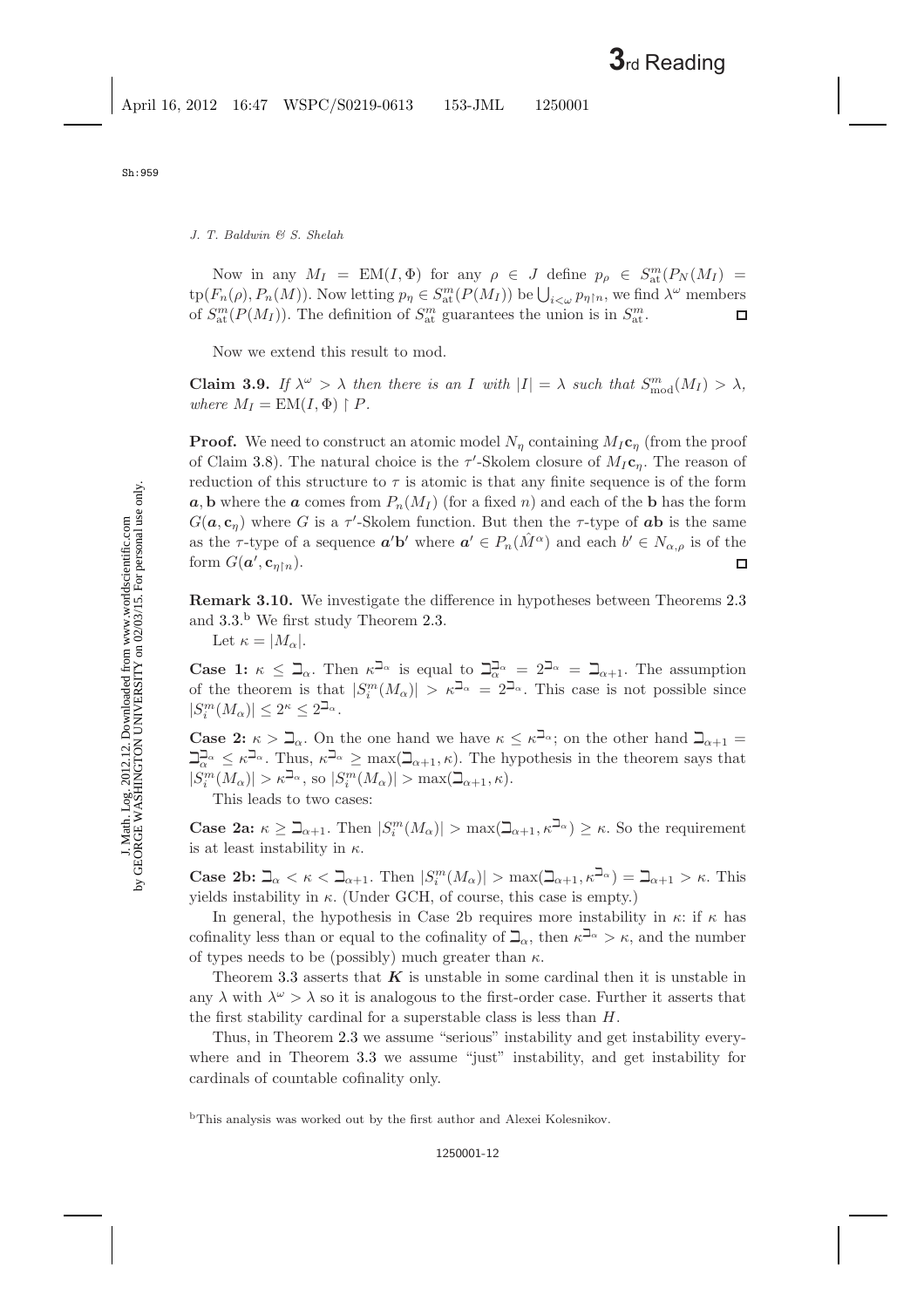We further analyze Case 2a under GCH. The possible values of  $\kappa^{\mathbb{Z}_{\alpha}}$ , given that  $\kappa > \mathbb{Z}_{\alpha+1}$ , become  $\kappa$  and  $2^{\kappa} = \kappa^+$  (the first is the case when the cofinality of  $\kappa$  is greater than the cofinality of  $\mathbb{Z}_{\alpha}$ ; otherwise, the second alternative holds).

Under the GCH the difference between "serious" and "just" instability disappears. Moreover, we can expect to find  $M_{\alpha}$  satisfying the hypothesis only for  $|M_{\alpha}|$ of cofinality greater than the cofinality of  $\mathbb{Z}_{\alpha}$ . So under the GCH, the difference between the hypotheses in Questions 2.1 and 3.2 disappears, but the conclusion of Question 3.2 is weaker.

# <span id="page-12-0"></span>**4. Tree Indiscernibility**

The main result of this section is the existence of tree indiscernibles as needed in Sec. 3. But we take the occasion to discuss the role of various types of index sets for indiscernible collections and to make explicit the role of expanding the vocabulary when finding indiscernibles in various contexts.

The theorem reported here is implicit in the literature (e.g. [\[6,](#page-17-10) [22\]](#page-18-3)) but we could not find an explicit statement. [\[22,](#page-18-3) Theorem VII 3.6] finds an indiscernible tree in the first-order case on  $\leq^{\omega} \omega$  but we want to omit types as well. The basic plan of the proof dates to Morley [\[16\]](#page-17-11). We indicate the modifications needed for the more complicated combinatorics to build models to omit types that are over indiscernible trees instead of over linear orders.

Many variants of tree indiscernibles are used in various parts of model theory; we describe several of these applications to provide a context for the current version and to emphasize some important distinctions. Indiscernibles may be ordered by linear orders, or trees of the form  $\langle \omega_2, \langle \omega \rangle$  or even  $\langle \omega_2, \langle \omega \rangle$ . We may want to find the ordering in the basic vocabulary  $\tau$  (to witness unstability at some level) or not (to avoid introducing instability) but only in an expanded vocabulary  $\tau^*$ .

We first consider situations where the (partial) ordering is explicitly added to the language. Ehrenfeucht and Mostowski (finding automorphisms) index the indiscernible by a linear order which is *not* in the base language. Morley's proof that  $\aleph_1$ -categoricity implies  $\omega$ -stability pursues the same strategy. He is counting the number of  $\tau$  types and there is certainly no ordering in the vocabulary  $\tau$ . There are further applications using the extended vocabulary to two-cardinal models [\[20,](#page-17-12) [21\]](#page-17-13) and to Peano arithmetic [\[14\]](#page-17-14). Tree indiscernibles on  $\leq \omega_2$  rely on Halpern–Lauchli; tree indiscernibles on  $\langle \omega \rangle$  rely on Erdos–Rado.

To show an unstable first-order theory has the maximal number of models, it is essential that Shelah is building order indiscernibles with respect to an ordering that is definable in the base vocabulary  $\tau$ . To investigate the difference in stability spectrum for stable but not superstable theories, the (tree)-order must be expressible in  $\tau$  and the tree is  $\lambda^{<\omega}$ . But to count the number of models of superstable theory involves trees of height  $\omega + 1$ . The proof in this paper differs from [\[22\]](#page-18-3), where the number of models of an unsuperstable theory is computed, because in working with  $L_{\omega_1,\omega}$ , we must omit types. In [\[22,](#page-18-3) VII.3.6], Erdos–Rado is applied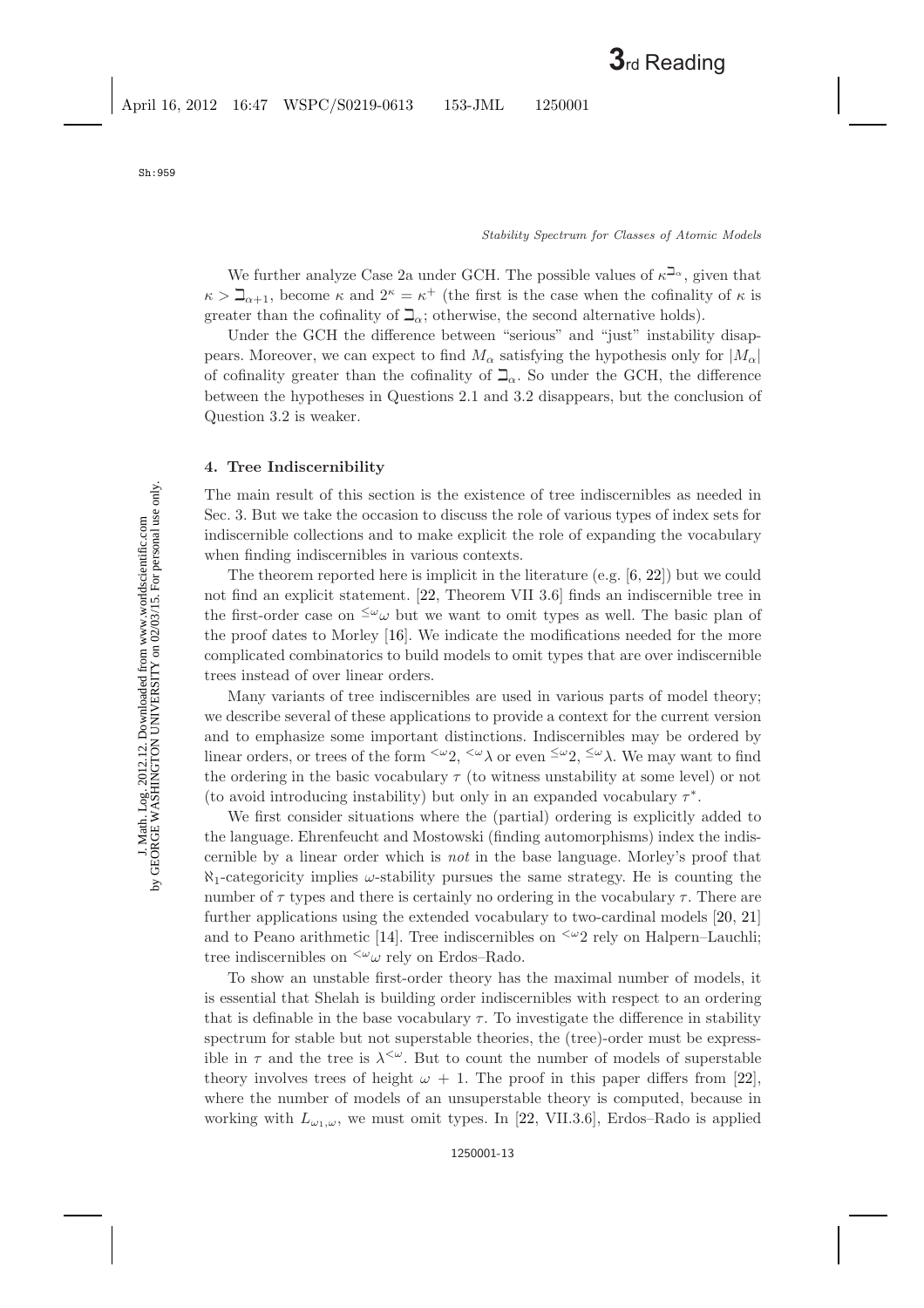to show the existence of a "uniform"  $\beta$ -tree implies the existence of a tree of indiscernibles indexed by  $\langle \omega \rangle$ . Thus indiscernibles indexed by linear orders as well as the trees  $\lambda^{\leq}$  and  $\lambda^{\leq \omega}$  have a long history. More recently, the tree orders occur in [\[4,](#page-17-15) [11,](#page-17-16) [12,](#page-17-17) [17\]](#page-17-18). The use of trees indexed by  $2^{\leq \omega}$  to construct many models in  $\aleph_1$ if a countable theory is not  $\omega$ -stable appears in [\[22\]](#page-18-0). (The tree is found in VI.3.7; it is used to construct many models in VIII.1.2.) An exposition of this result and some extensions to uncountable languages occur in [\[1\]](#page-17-19). The construction of many models from infinitary order properties in [\[6\]](#page-17-8), with trees of the form  $\lambda^{\leq \omega}$  requiring large cardinal axioms for the combinatorics.

We see three steps in this kind of construction. The references in parentheses are to the application of this method to the proof of the strictly stable case in this paper.

- (1) Model theoretic construction of specific syntactic-combinatoric configurations on models (Construction [3.6\)](#page-9-2).
- (2) Application of Erdos–Rado or Halpern–Lauchli and compactness to extract a countable family of indiscernibles (Theorem [4.7\)](#page-15-0).
- (3) Application of Ehrenfeucht–Mostowski models to obtain models of arbitrary cardinality (Claim [3.8\)](#page-10-1). This is sometimes called "stretching".

<span id="page-13-0"></span>We first establish some background notation. The exact vocabulary for describing the partial order is significant; we follow [\[25\]](#page-18-6) rather.

**Notation 4.1.** (1) A tree **T** is a subset of  $\leq \omega \lambda$  that is closed under initial segment.

- (2) atp means atomic (quantifier-free) type.
- (3) The vocabulary  $\tau^*$  will denote the vocabulary for trees we use. It contains the partial order on the tree,  $\lt$ , the lexiocographic order on the tree  $\lt^*, \land$  (meet) and the levels  $P_n$ .  $\tau_n^*$  omits the  $P_i$  with  $i>n$ .
- (4) When elements  $a_{\eta}$  and  $a_{\tau}$  in a structure M are indexed by  $\eta, \tau \in T$  that realize the same quantifier free  $\tau^*$ -type in the tree then  $a_{\tau}$  and  $a_{\eta}$  have the same length.
- (5) If  $\nu$  is an *n*-element sequence from *T*, then  $a_{\nu}$  denotes  $\langle a_{\nu(0)},..., a_{\nu(n-1)} \rangle$ .

**Definition 4.2.** For any vocabulary  $\tau$ , let M be a  $\tau$ -structure and  $\Sigma$  be a set of  $\tau$ -formulas.

If  $\text{atp}_{\tau^*}(\eta/\emptyset) = \text{atp}_{\tau^*}(\nu/\emptyset)$  implies  $\text{tp}_{\Sigma}(\boldsymbol{a}_n/\emptyset) = \text{tp}_{\Sigma}(\boldsymbol{a}_{\nu}/\emptyset)$  in M then we call  $\langle \boldsymbol{a}_n : \eta \in \boldsymbol{T} \rangle \subset M$  a set of  $\Sigma$  – tree indiscernibles:

We just say tree indiscernibles if  $\Sigma$  contains all formulas in  $L(\tau)$ .

We rely on a combinatorial lemma that follows from Erdos–Rado. The result is proved as Theorem 2.6 in the appendix to [\[22\]](#page-18-0). A stronger result (the bound on  $k(m, n)$  is smaller) with a shorter proof is sketched in the appendix of [\[6\]](#page-17-8). Kim, Kim, and Scow have recently included a full argument in [\[11\]](#page-17-16); their paper includes a careful distinction of several notions of "tree indiscernibility."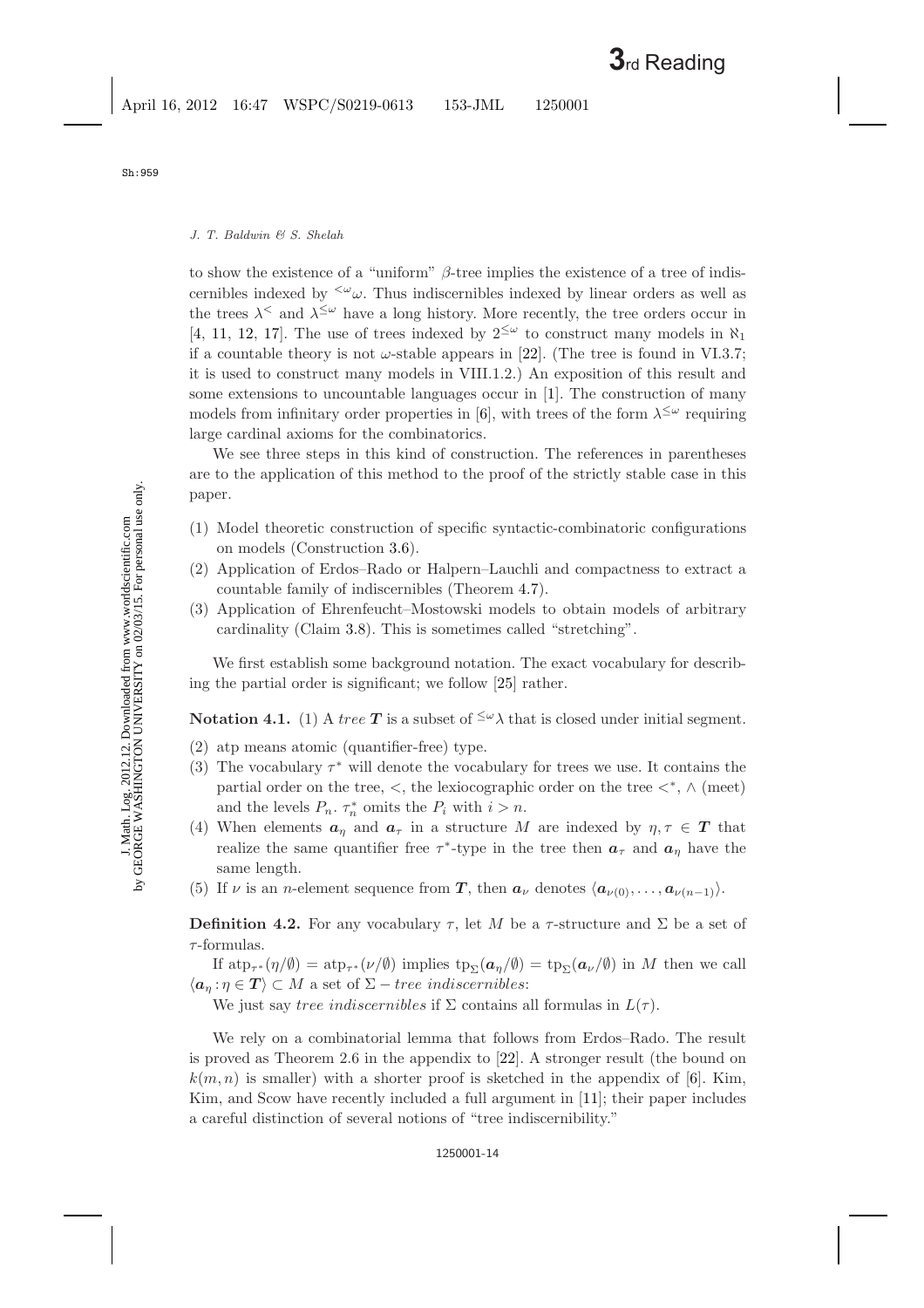<span id="page-14-0"></span>**Lemma 4.3 ([\[22\]](#page-18-3)**). For every  $n, m < \omega$ , there is a  $k = k(n, m) < \omega$  such that if  $\lambda = \mathbb{L}_k(\chi)^+$  *the following is true. For any function*  $f: [\leq^n \lambda]^m \to \chi$ *, there exists a*  $T \subseteq \leq^n \lambda$  *such that:* 

- (1) *Each*  $\eta \in \mathbf{T}$  *has*  $\chi^+$  *immediate successors in*  $\mathbf{T}$ *.*
- (2) *If*  $\nu$  *and*  $\tau$  *are m*-tuples from *T* with  $\text{atp}_{\tau^*}(\eta/\emptyset) = \text{atp}_{\tau^*}(\nu/\emptyset)$ , then

 $f(\tau) = f(\eta).$ 

We now prove the theorem on the existence of tree indiscernibles. In order to be clear about the definability of the tree in the original vocabulary we extend Notation [4.1](#page-13-0) and are quite pedantic about the vocabularies involved.

- <span id="page-14-2"></span>**Notation 4.4.** (1)  $\tau_{\Phi}$  includes both  $\tau$  and  $\tau^*$  and includes Skolem functions for  $\tau_{\Phi}$ , where the Skolem axioms and relations with crucial  $\tau$ -formulas are axiomatized in a  $\tau_{\Phi}$ -theory  $T_1$ .
- (2) The set of constants C which guarantee the consistency of the order are added to  $\tau_{\Phi}$ .
- (3)  $\Sigma_i$  denotes the set of formulas  $\phi \in \tau_{\Phi} \{P_j : j > i\}$  with at most i free variables.

Tree indiscernibles are a special case of generalized indiscernibility as defined in [\[22,](#page-18-3) VII.2]. Indiscernibles indexed by other types of structure appear for example in [\[4,](#page-17-20) [12,](#page-17-21) [17\]](#page-17-22). The following notion of *modeling property*, based on one introduced by Scow [\[17\]](#page-17-22) in a slightly different context is helpful for stating the results here. The point is that although the type of an infinite collection of indiscernibles may not be realized in any of the input models, each (even complete) type of a finite subsequence is. Thus properties of finite character (such as realizing a finite type) follow immediately if the indiscernibles have the modeling property. We use  $\approx$  for isomorphic.

**Definition 4.5.** Let  $\Sigma$  be a collection of  $\tau_{\phi}$ -formulas. A collection of  $\Sigma$ -tree indiscernibles  $B = \{b_n : n \in \mathbf{T}\}\$  has the *modeling property* if it is derived from a sequence  $(M_\alpha, X_\alpha)$  (where  $M_\alpha \supset X_\alpha = \{a_\eta : \eta \in \mathcal{T}_\alpha\}$ , and  $\mathcal{T}_\alpha \approx \mathcal{T}$  for  $\alpha < H$ ) such that for every finite sequence  $\nu$  from *T* and every sequence  $\mathbf{b}_{\nu}$  from B and some  $\alpha$  there is a sequence  $a_{\nu} \in X_\alpha$  with  $\nu'$  having the same  $\tau^*$ -type as  $\nu$  and such that  $a_{\nu'}$  and **<sub>ν</sub> have the same Σ-type.** 

Note that in the argument below when the  $X_{\alpha}$  are refined using Lemma [4.3](#page-14-0) a tuple  $a_{\nu} \in X_{\alpha,n}^i$  was originally named  $a_{\nu'} \in X_{\alpha+m^*,n}^0$  (where  $m^* < \omega$  can be easily computed). But,  $\nu$  and  $\nu'$  realize the same  $\tau^*$ -type.

**Remark 4.6.** There are at least four approaches to the proof of Morley's omitting types theorem that differ subtly. (1) In  $[3, 13]$  $[3, 13]$  $[3, 13]$ <sup>[c](#page-14-1)</sup> the language is countable and there

<span id="page-14-1"></span><sup>c</sup>Compare comments on the proof in [\[3\]](#page-17-23). The stated result is the existence of large models omitting types without mentioning indiscernibility.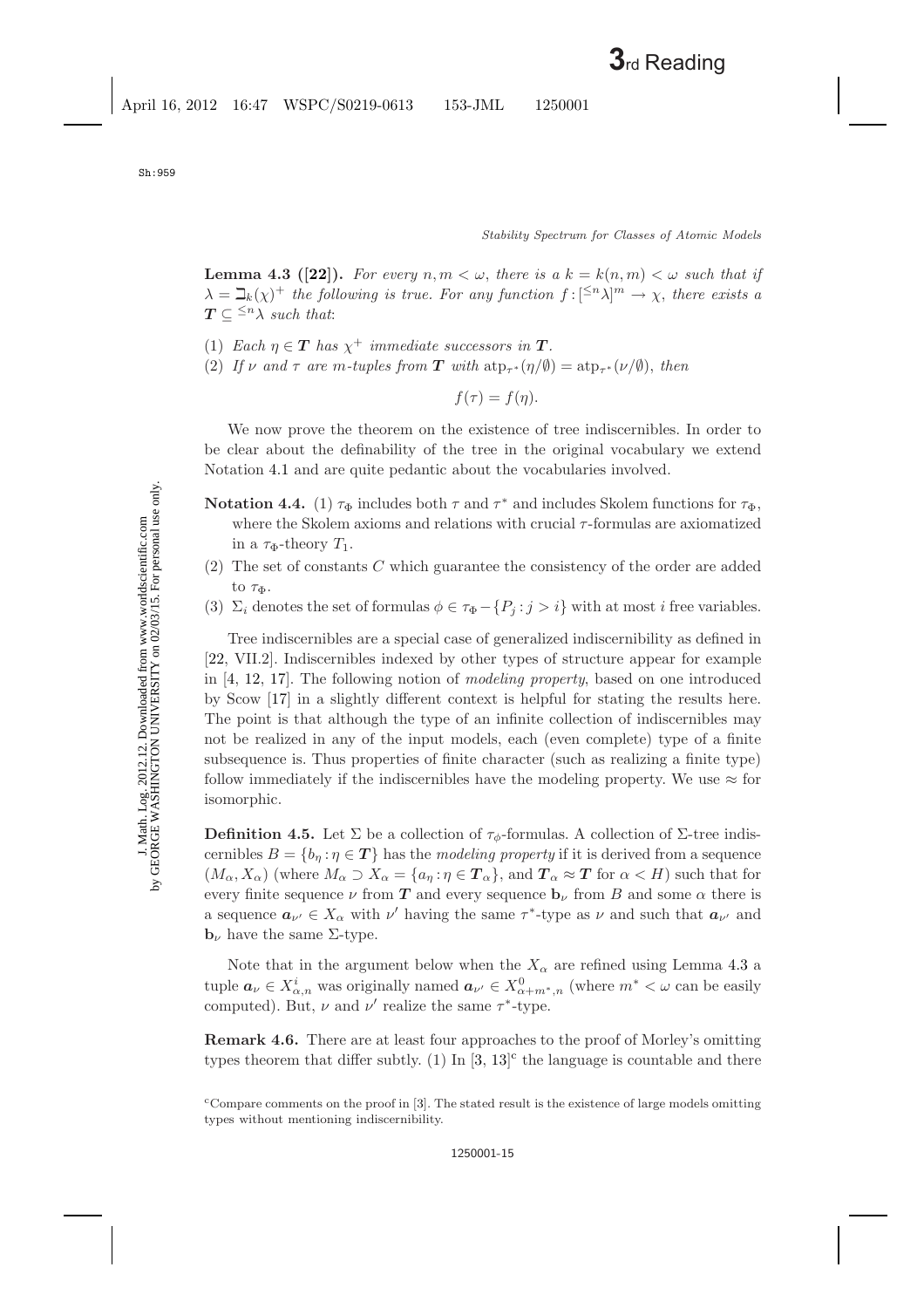are separate steps to guarantee indiscernibility and omission of the types (meeting indiscernibility type omission requirements in turn for each formula and for each type). (2) The extension to uncountable languages is announced without proof in the original paper [\[15\]](#page-17-25). In the argument here, we use the Skolemization of the models  $M_{\alpha}$  to deduce the omission of types from the indiscernibility. This argument strategy is forced because in dealing with uncountable languages, working with one formula at each step (as in [\[13\]](#page-17-26)) makes the induction too long to be actually carried out. We replace this long induction by working with all formulas with  $n$ -free variables at step n. (3) The arguments in  $[5, 6, 22]$  $[5, 6, 22]$  $[5, 6, 22]$  $[5, 6, 22]$  $[5, 6, 22]$  employ non-standard-models of set theory. (4) Finally, the arguments in [\[7,](#page-17-28) [9\]](#page-17-29), work directly in infinitary logic using Hintikka sets or consistency properties. The arguments of [\[6,](#page-17-8) [7,](#page-17-28) [22\]](#page-18-0) make the connection with well-ordering numbers explicit.

Tsuboi [\[26\]](#page-18-7) shows that a family of  $\langle 2^{N_0} \text{ complete types that is omitted up to}$  $\aleph_{\omega_1}$  can be omitted in arbitrarily large models; this argument introduces some new combinatorial ideas.

Recall that  $\mu_{\alpha} = \mathbb{E}_{\alpha}(|T|)$ . Writing  $\mu_{\alpha}$  rather than  $\mathbb{E}_{\alpha}$  and considering  $M_{\alpha}$  for  $\alpha < \delta(T) = (2^{|T|})^+$  is part of the price for dealing with uncountable T.

<span id="page-15-1"></span><span id="page-15-0"></span>Note that when applying this theorem in Sec. [3,](#page-7-3) the  $M_{\alpha}$  here are the  $M_{\alpha}^{+}$ (as Skolemized) there.

**Theorem 4.7.** Let T be a theory with Skolem functions in a vocabulary  $\tau_{\Phi}$ . Suppose *for*  $\alpha < \delta(T)$ , *there exists a model*  $M_{\alpha}$  *of* T *with*  $|M_{\alpha}| \geq \mu_{\alpha}$  *such that*  $M_{\alpha}$  *omits a family*  $\Gamma$  *of*  $\tau$ -types.  $\tau_{\Phi}$  *contains the vocabulary*  $\tau^*$  *and*  $X_{\alpha}$  *is a set of elements in*  $M_{\alpha}$ *that form a tree of type*  $\langle \omega \rangle_{\mu_\alpha}$  *in*  $M_\alpha$  *defined by the interpretations of*  $\langle \langle \cdot, \cdot \rangle^*, P_n, P_n \rangle$ *for*  $n < \omega$ *. More restrictively,*  $X_{\alpha,n}$  *is the restriction of*  $X_{\alpha}$  *to the*  $P_m$  *for*  $m \leq n$ ; *it has order type*  $\leq^n \mu_\alpha$ .

*Then, there is a countable set of tree indiscernibles*  $C = \langle \mathbf{c}_{\tau} : \tau \in I \rangle$  with I of *order type*  $\leq^{\omega} \omega$  *such that* C *has the modeling property with respect to*  $(M_{\alpha}, X_{\alpha})$  *and an extension*  $\Phi$  *of* T *such that for every tree* J *of the form*  $\langle \omega \rangle$ ,  $EM_{\tau}(J, \Phi) \models T$ , *witnesses the universal*  $\tau_{\Phi}$ -sentences that are true on all  $X_{\alpha}$ , and omits  $\Gamma$ .

**Proof.** After expanding the language  $\tau_{\Phi}$  with new constants  $\langle c_{\rho} : \rho \in \langle \omega_{\omega} \rangle$ , we need to demonstrate the consistency of the following families of sentences:

- (1)  $c_{\rho} \neq c_{\eta}$  if  $\rho \neq \eta$ .
- (2) For each  $\tau_{\Phi}$ -formula  $\phi(\mathbf{v})$ , for each quantifier-free  $\tau^*$ -type r. If  $\eta, \nu$  both realize r, then

$$
\phi(\mathbf{c}_{\nu}) \equiv \phi(\mathbf{c}_{\eta}).
$$

(3) For each  $\ell$ -type  $p \in \Gamma$ , for each sequence of  $\ell \tau_{\Phi}$ -terms  $t_i(\mathbf{u})$  with  $\lg(\mathbf{u}) = m$  $(\mathbf{t}(\mathbf{u}) = \langle t_0(\mathbf{u}), \ldots, t_{\ell-1}(\mathbf{u}) \rangle)$  and each quantifier-free  $\tau^*$ -m-type r, there is a  $\phi_p(v_0,\ldots,v_{\ell-1}) \in p$ , such that if  $\nu$  realizes r

$$
\neg \phi_p(\mathbf{t}(\mathbf{c}_{\nu})).
$$

Sh:959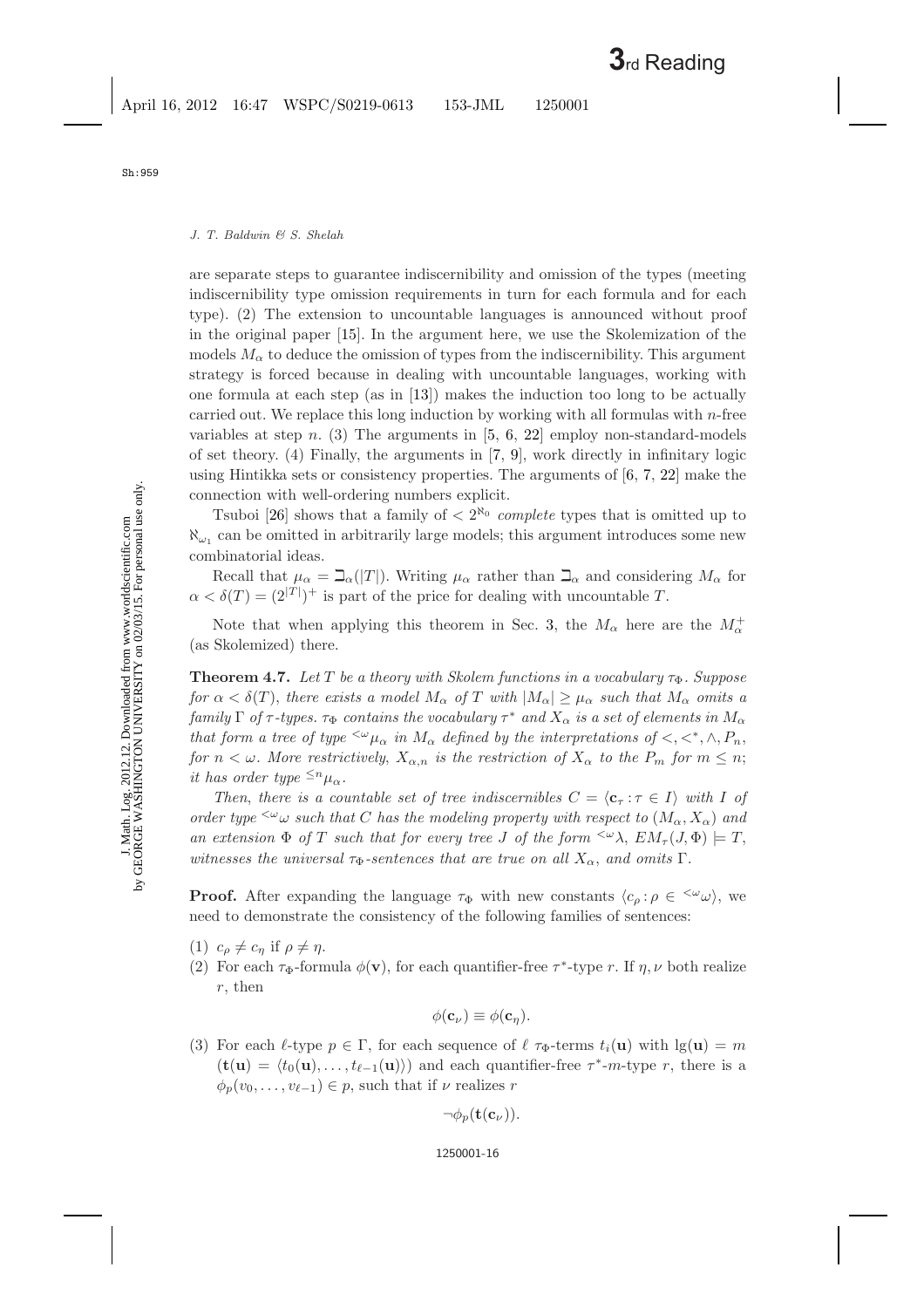(4) If  $\chi(\mathbf{x}_1,\ldots,\mathbf{x}_n)$  is a  $\tau_\Phi$ -formula that is true in all  $X_\alpha$  (i.e. on the substructure of the  $\tau_{\Phi}$  expansion of  $M_{\alpha}$  with universe  $X_{\alpha}$  for any n-tuple from  $X_{\alpha}$ ) then  $\chi(\mathbf{c}_{\tau_1}, \ldots, \mathbf{c}_{\tau_n}) \in \Phi$  $\chi(\mathbf{c}_{\tau_1}, \ldots, \mathbf{c}_{\tau_n}) \in \Phi$  $\chi(\mathbf{c}_{\tau_1}, \ldots, \mathbf{c}_{\tau_n}) \in \Phi$  for any  $\tau_1, \ldots, \tau_n \in \langle \omega \rangle$ .<sup>d</sup> □

Let  $T \subseteq \langle \omega \rangle$  and  $T_n = T \cap \langle n \rangle$ . We begin with pairs  $(M_\alpha, X_{\alpha,n}^0)$  for  $n < \omega$ , a model  $M_{\alpha}$ , and a subset  $X_{\alpha,n}^0 = \{ \mathbf{a}_{\tau} : \tau \in \mathbf{T}_{\alpha,n} \}$  which contains a sufficiently large tree as in the hypothesis of the theorem. Here,  $T_{\alpha} \subseteq \langle^{\omega} \mu_{\alpha} \text{ and } T_{\alpha,n} = T \cap \langle^{\leq n} \mu_{\alpha} \rangle$ .

We construct by induction for  $i < \omega$  and for each n a pair  $(M^i_\alpha, X^i_{\alpha,n})$  with  $X^i_{\alpha,n} = \{a_\tau : \tau \in \mathbf{T}^i_{\alpha,n}\} \subset \bigcup_{j \leq n} P_j(M^i_\alpha)$  with  $(\mathbf{T}^i_{\alpha,n}, \langle \cdot, \cdot \rangle) \approx \frac{\langle \cdot \rangle n}{\alpha} \mathbf{\mu}_\alpha$ . And we construct the diagram  $\Phi$ , checking its finite consistency. Let  $\Phi_0$  include all  $\tau_{\Phi}$  sentences true in all  $X^0_{\alpha,n}$  and the assertion that the  $c_\rho$  are distinct.

At stage i, we apply the next result, Claim [4.9,](#page-16-1) which needs some further notation.

**Notation 4.8.** Let  $S_n$  be the collection of  $\tau_{\Phi}$ -*n*-types over the empty set which are realized in  $\bigcup_{i\leq n} P_n(M_\alpha)$  (i.e. the  $\Sigma_n$ -types in the sense of Notation [4.4](#page-14-2) that are realized).

<span id="page-16-1"></span>**Claim 4.9.** *The sequence*  $(M^i_\alpha, X^i_{\alpha,n})$  *has the property that for each*  $\alpha$ :

*If*  $\eta, \nu \in \mathbf{T}_{\alpha,n}^i$  *both realize the same quantifier-free*  $\tau^*$ -type r, and  $n \leq i$  *then for each*  $\phi \in \Sigma_n$ 

$$
\phi(\mathbf{c}_{\eta}) \equiv \phi(\mathbf{c}_{\nu}).\tag{4}
$$

<span id="page-16-2"></span>*Moreover*  $(X_{\alpha,n}^i, <, <^*, \wedge) \approx (\leq^n \mu_\alpha, <, <^*, \wedge)$ *.* 

**Proof.** Consider  $(M^i_{\alpha+k}, X^i_{\alpha+k,i})$  where  $k = k(m, i)$ . Let  $f: [X^i_{\alpha+k,i}]^m \to S_n$ , where  $f(\nu) = s$  if  $tp_{\tau_{\Phi}}(\boldsymbol{a}_{\nu}) = s$ . Now by Lemma [4.3,](#page-14-0) there is a  $Y_{\alpha,i}$  (contained in  $X_{\alpha+k,i}^i \subset$  $\bigcup_{j\leq i} P_j(M_\alpha)\big)$  and with  $(Y_{\alpha,i}, \leq, \leq^*)\approx \frac{\leq^n \mu_\alpha}{\alpha}$  and [\(4\)](#page-16-2) is true on  $Y_{\alpha,i}$ . Denote  $Y_{\alpha,i}$ as  $X^{i+1}_{\alpha,i}$  and  $M^i_{\alpha+k}$  as  $M^{i+1}_{\alpha}$ . For  $j \geq i$ , let  $X^{i+1}_{\alpha,j}$  be the elements of  $X^i_{\alpha+k,j}$  that extend members of  $Y_{\alpha,i} = X_{\alpha,i}^{i+1}$ .  $\Box$ 

**Proof of Theorem [4.7.](#page-15-1)** To complete the proof of Theorem [4.7,](#page-15-1) we refine (and rename for convenience) the index set of ordinals to guarantee that for all  $\alpha$ , each  $\tau^*$ -type in  $S_n$  is given the same truth value for all tuples from  $X^i_{\alpha,i}$  realizing r. This assignment gives us  $\Phi_{n+1}$ . We can do this because at any stage, the number of  $\Sigma_n$ -theories is at most  $2^{|T|}$  which is not cofinal in  $(2^{|T|})^+$ . Note that as i increases in this induction, the indiscernibility is being insured for larger  $\Sigma_i$ . Since the  $\Sigma_i$  are increasing this results in a consistent theory  $\Phi$  giving tree indiscernibility in  $L(\tau_{\Phi})$ .

At stage *i*, we have assigned to each  $\tau_i^*$ -type *r*, a complete  $\Sigma_i$ -diagram in  $\tau_{\Phi}$ ; each formula  $\phi(\mathbf{v}) \in \Sigma_i$  has a fixed truth value for all  $\mathbf{c}_\eta$  where  $\eta$  realizes r. In particular, since all  $M_{\alpha}$  omit each  $\ell$ -type  $p \in \Gamma$  for any finite  $\ell$ , for each sequence

<span id="page-16-0"></span><sup>&</sup>lt;sup>d</sup>An application of this observation is in the paragraph after Remark [2.14.](#page-6-1)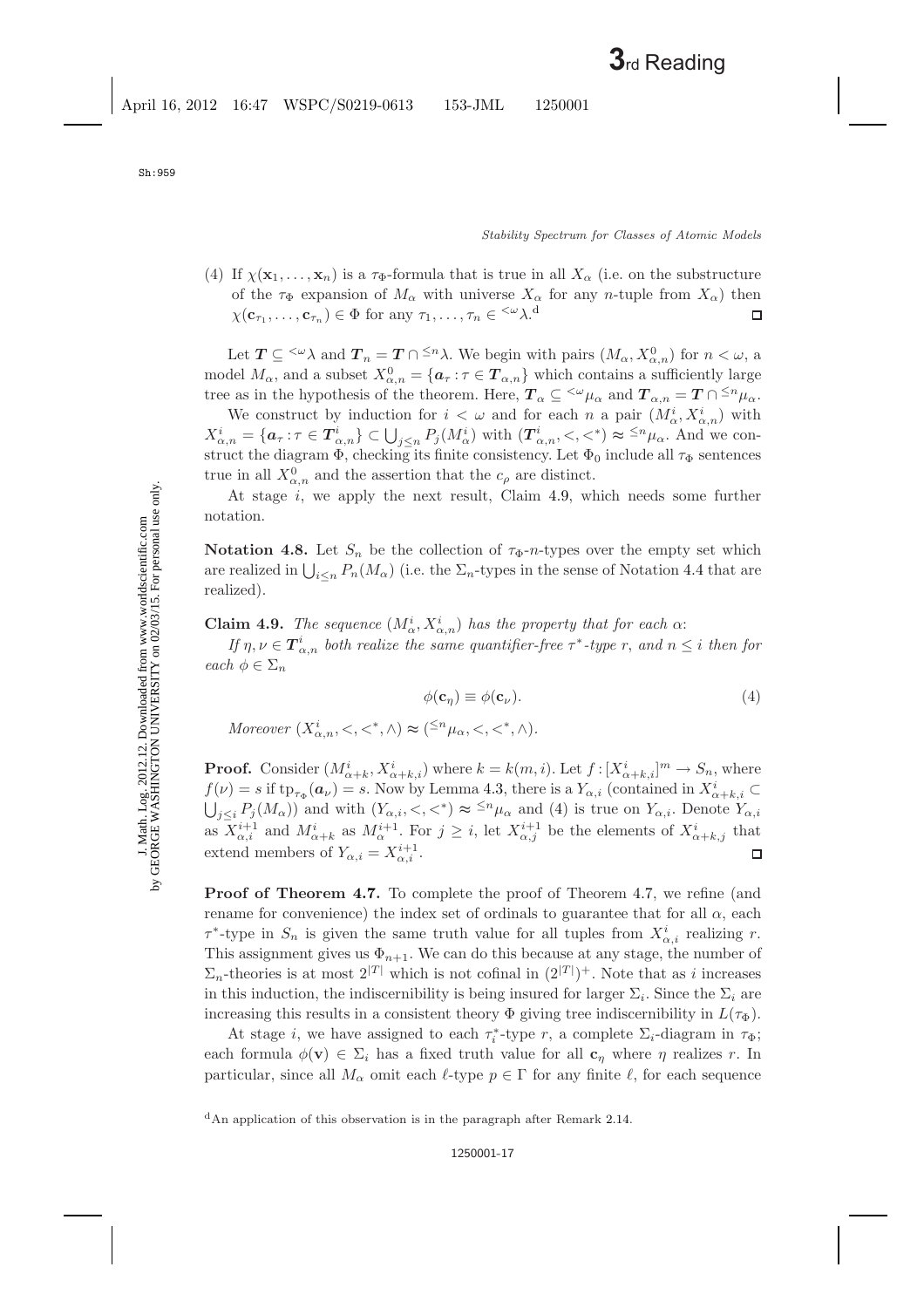of  $\ell$ -Skolem functions **t** in a most *m*-variable, and each  $\eta$  realizing a  $\tau^*$ -type in *m*-variables there is a  $\phi_p \in \Sigma_{\ell,m}$  with  $\phi_p \in p$  and  $\neg \phi_p(\mathbf{t}(\mathbf{c}_\eta))$ .  $\Box$ 

This completes the general proof for obtaining tree indiscernibles and so the proof of Theorem [3.3](#page-7-1) is complete as well.

#### **Acknowledgments**

We give special thanks to the Mittag-Leffler Institute where this research was conducted. This is paper 959 in Shelah's bibliography. Baldwin was partially supported by NSF-0500841. Shelah thanks the Binational Science Foundation for partial support of this research. We acknowledge helpful discussions with Tapani Hyttinen, Ali Enayat, Alexei Kolesnikov, and Lynn Scow.

#### <span id="page-17-19"></span><span id="page-17-5"></span><span id="page-17-1"></span><span id="page-17-0"></span>**References**

- [1] J. Baldwin, Diverse classes, *J. Symb. Log.* **54** (1989) 875–893.
- [2] J. T. Baldwin, *Categoricity*, University Lecture Notes, Vol. 51 (American Mathematical Society, 2009); www.math.uic.edu/˜ jbaldwin.
- <span id="page-17-23"></span><span id="page-17-20"></span><span id="page-17-15"></span>[3] C. C. Chang and H. J Keisler, *Model Theory* (North-Holland, 1973; 3rd edn., 1990).
- [4] M. Džamonja and S. Shelah, On  $\lhd^*$ -maximality, *Ann. Pure Appl. Log.* **125** (2004) 119–158.
- <span id="page-17-27"></span>[5] R. Grossberg and O. Lessmann, Shelah's stability spectrum and homogeneity spectrum in finite diagrams, *Arch. Math. Log.* **41** (2002) 1–31.
- <span id="page-17-10"></span><span id="page-17-8"></span>[6] R. Grossberg and S. Shelah, A non-structure theorem for an infinitary theory which has the unsuperstablity property, *Illinois J. Math.* **30** (1986) 364–390.
- <span id="page-17-28"></span><span id="page-17-7"></span>[7] W. Hodges, What is a structure theory? *Bull. London Math. Soc.* **19** (1987) 209–237.
- [8] W. Hodges, *Model Theory* (Cambridge University Press, 1993).
- [9] H. J. Keisler, *Model Theory for Infinitary Logic* (North-Holland, 1971).
- <span id="page-17-29"></span><span id="page-17-16"></span><span id="page-17-2"></span>[10] H. J. Keisler, Six classes of theories, *J. Australian Math. Soc. Ser. A* **25** (1976) 257–266.
- <span id="page-17-21"></span><span id="page-17-17"></span>[11] B. Kim, H.-J. Kim and L. Scow, Tree indiscernibility, preprint.
- [12] M. C. Laskowski and S. Shelah, Karp complexity and classes with the independence property, *Ann. Pure Appl. Log.* **120** (2003) 263–283.
- <span id="page-17-26"></span><span id="page-17-24"></span><span id="page-17-14"></span>[13] D. Marker, *Model Theory: An Introduction* (Springer-Verlag, 2002).
- <span id="page-17-25"></span>[14] G. Mills and J. Paris, Regularity in models of arithmetic, *J. Symb. Log.* **49** (1984) 272–280.
- <span id="page-17-11"></span><span id="page-17-9"></span>[15] M. Morley, Categoricity in power, *Trans. Ameri. Math. Soc.* **114** (1965) 514–538.
- [16] M. Morley, Omitting classes of elements, in editors, *The Theory of Models*, eds. J. W. Addison *et al.* (North-Holland, Amsterdam, 1965), pp. 265–273.
- <span id="page-17-22"></span><span id="page-17-18"></span>[17] L. Scow, Characterization of NIP theories by random graph ordered indiscernibles, to appear.
- <span id="page-17-6"></span><span id="page-17-4"></span><span id="page-17-3"></span>[18] S. Shelah, Finite diagrams stable in power, *Ann. Math. Log.* **2** (1970) 69–118.
- [19] S. Shelah, Categoricity of uncountable theories, in *Proc Tarski Symp.*, Proceedings of Symposia in Pure Mathematics, Vol. 25 (American Mathematical Society, 1974), pp. 187–203.
- <span id="page-17-13"></span><span id="page-17-12"></span>[20] S. Shelah, A two-cardinal theorem, *Proc. Amer. Math. Soc.* **48** (1975) 207–213.
- [21] S. Shelah, A two-cardinal theorem and a combinatorial theorem, *Proc. Amer. Math. Soc.* **62** (1976) 134–136.